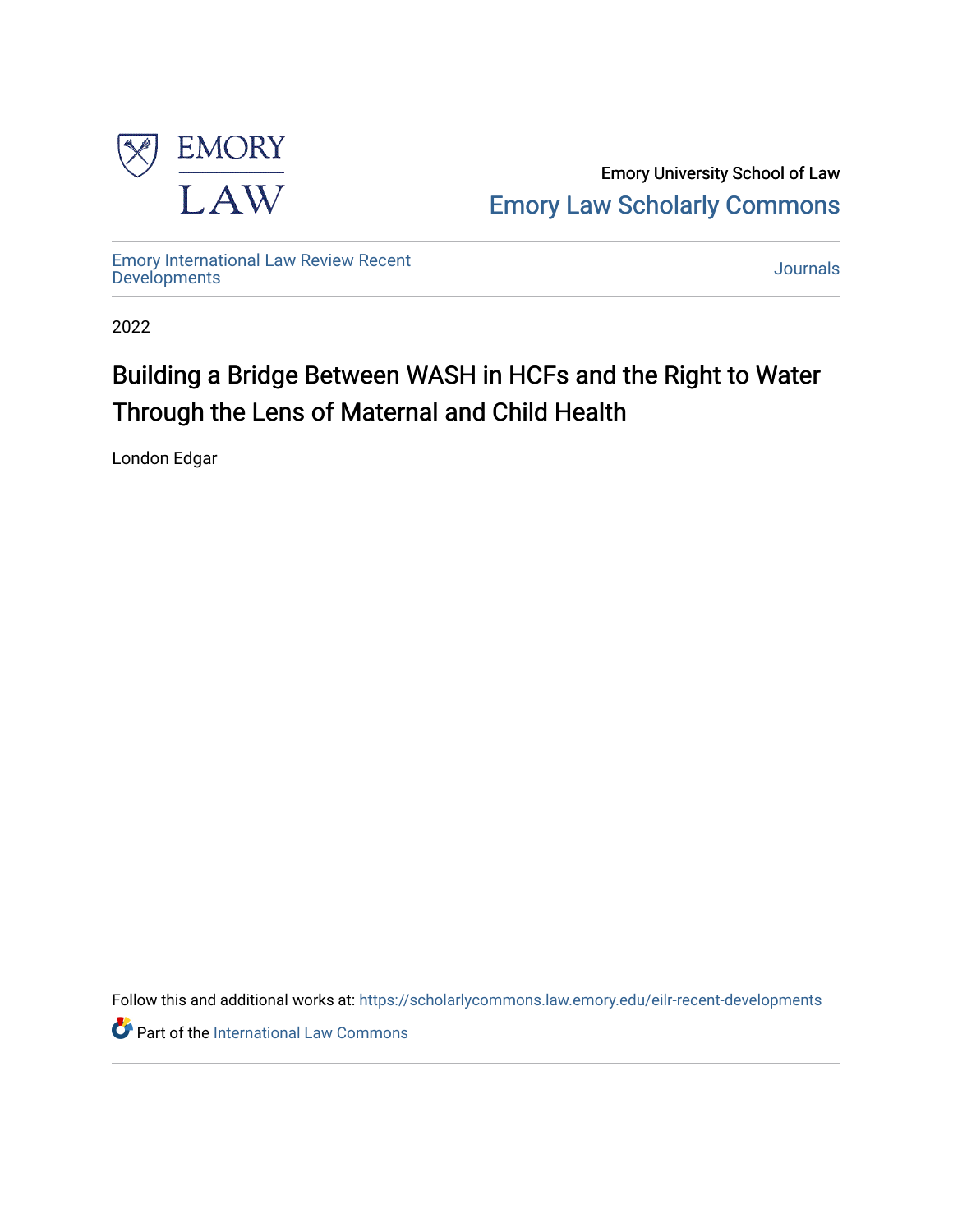## **BUILDING A BRIDGE BETWEEN WASH IN HCFS AND THE RIGHT TO WATER THROUGH THE LENS OF MATERNAL AND CHILD HEALTH**

## *London Edgar*[∗](#page-1-0)

## **ABSTRACT**

*Despite being recognized as a human right over a decade ago, the right to water has yet to achieve universal recognition. And although the proportion of births taking place in HCFs as opposed to home delivery has increased globally from 52 percent in 2000 to 76 percent in 2018, an estimated three million infants still die each year in the first month of life. This Essay will begin by discussing the right to water and the barriers to its implementation when framed solely as a human rights obligation. In the first section, it will specifically highlight sources that emphasize the right to water with regard to women and children. Next, this Essay will survey the recent efforts to ensure adequate WASH in HCFs and the impact these services can have on maternal and newborn health. Finally, this Essay will conclude by explaining that a focus on maternal and child health can serve as a bridge between the WASH in HCFs movement and the right to water movement, which has been stunted by the progressive realization requirement.*

#### **INTRODUCTION**

In its 2019 World Health Statistics Report, the World Health Organization ("WHO") noted that in 2015, an estimated 303,000 women died during pregnancy and childbirth.[1](#page-1-1) Maternal mortality was the second leading cause of death for women of reproductive age in 2016, with almost all maternal deaths (95 percent) occurring in low-income and lower-middle-income countries.[2](#page-1-2)

In 2017, an estimated 5.4 million children under the age of five died, with almost half of all deaths (2.5 million) occurring during the first 28 days of life (known as neonatal mortality).<sup>[3](#page-1-3)</sup> Neonatal mortality is often caused by conditions and diseases that are associated with either a lack of quality care at birth or a

<sup>∗</sup> J.D., Emory University School of Law, Class of 2022.

<span id="page-1-3"></span><span id="page-1-2"></span><span id="page-1-1"></span><span id="page-1-0"></span><sup>1</sup> *World Health Statistics 2019: Monitoring Health for the SDGs, Sustainable Development Goals*, WORLD HEALTH ORGANIZATION [WHO], at 10 (2019), https://apps.who.int/iris/bitstream/handle/10665/324835/ 9789241565707-eng.pdf

<sup>2</sup> *Id.*

<sup>3</sup> *Id.* at 16.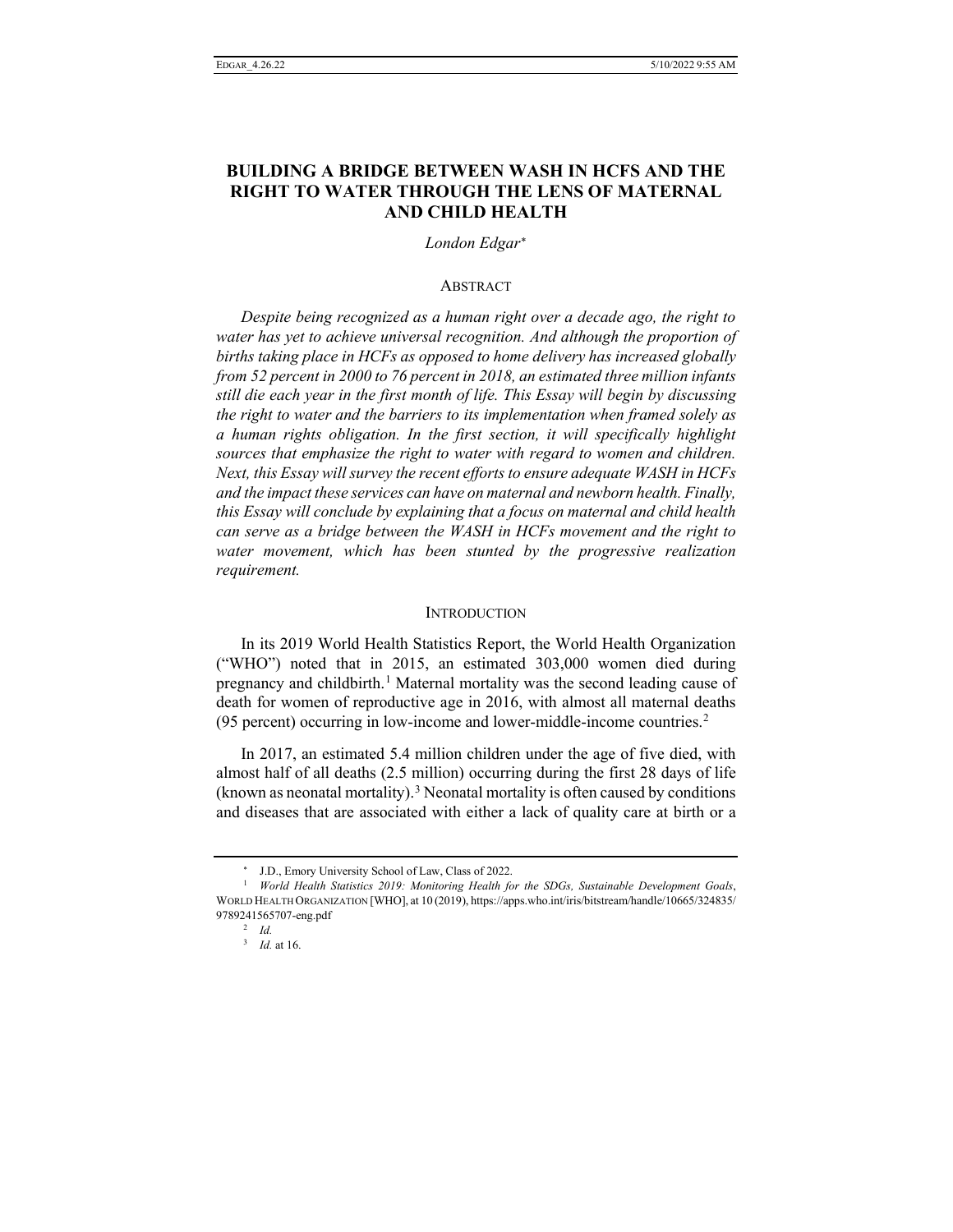lack of skilled care and treatment immediately after birth.<sup>[4](#page-2-0)</sup> Infections such as sepsis, meningitis, pneumonia, diarrhea, and tetanus account for one-quarter of all deaths during the neonatal period.<sup>[5](#page-2-1)</sup>

One key aspect of facilitating hygienic birth and postnatal care, as well as implementing infection prevention control procedures, involves ensuring the availability of adequate water, hygiene, and sanitation services (collectively known as "WASH") at health care facilities ("HCFs").<sup>[6](#page-2-2)</sup> In 2019, 1.8 billion people lacked basic water services at HCFs.[7](#page-2-3) Among the least-developed countries, where maternal mortality is the highest, only 50 percent of HCFs had basic water service[.8](#page-2-4) Further, in 2019, around 800 million people visited HCFs which lacked sanitation services, meaning that the facilities had either unimproved toilets or no toilets at all.<sup>[9](#page-2-5)</sup> Not only can giving birth in a facility without proper WASH have negative effects on maternal and neonatal health outcomes, but it can discourage pregnant women from seeking care at hospitals altogether.<sup>[10](#page-2-6)</sup> In a systematic review of the availability and quality of WASH in HCFs on care-seeking behavior, researchers concluded that although WASH status was not the main driver of patient satisfaction, poor WASH provisions were the reason many women chose home delivery.<sup>[11](#page-2-7)</sup>

In 2014, academics and researchers from a wide variety of organizations, including WaterAid, the London School of Hygiene & Tropical Medicine, the United Nations Children's Fund ("UNICEF"), WHO, and the United Nations Population Fund, issued a joint call to action on improving WASH for maternal and newborn health, explaining that "linking investments in [WASH] presents

<sup>4</sup> *Id.* at 17*.*

<span id="page-2-1"></span><span id="page-2-0"></span><sup>5</sup> Joanna Esteves Mills, et. al, *Determinants of Clean Birthing Practices in Low- and Middle-Income Countries: a Scoping Review*, 20 BMC PUB. HEALTH 1, 2 (2020), https://bmcpublichealth.biomedcentral.com/ track/pdf/10.1186/s12889-020-8431-4.pdf.

<sup>6</sup> *Id.*

<span id="page-2-3"></span><span id="page-2-2"></span><sup>7</sup> *Global Progress Report on Water, Sanitation and Hygiene in Health Care Facilities: Fundamentals First*, WHO, at 20 (2020), https://www.washinhcf.org/wp-content/uploads/2020/12/9789240017542-eng-1.pdf [hereinafter *Fundamentals First*].

<sup>8</sup> *Id.*

 $\frac{9}{10}$  *Id.* 

<span id="page-2-6"></span><span id="page-2-5"></span><span id="page-2-4"></span><sup>10</sup> *Water, Sanitation and Hygiene in Health Care Facilities: Status in Low and Middle Income Countries and way Forward*, WHO, at 1 (2015), https://apps.who.int/iris/bitstream/handle/10665/154588/9789241508476 \_eng.pdf;jsessionid=342D74C1385BEB6C4626BE87259E1675?sequence=1 [hereinafter WASH in HCF: Status in LMIC].<br><sup>11</sup> Maya Bouzid, Oliver Cumming, and Paul R. Hunter, *What is the Impact of Water and Hygiene in* 

<span id="page-2-7"></span>*Healthcare Facilities on Care Seeking Behavior and Patient Satisfaction? A Systematic Review of Evidence From Low-Income and Middle-Income Countries*, BMJ GLOB. HEALTH 1, 1 (2018), https://gh.bmj.com/content/ bmjgh/3/3/e000648.full.pdf.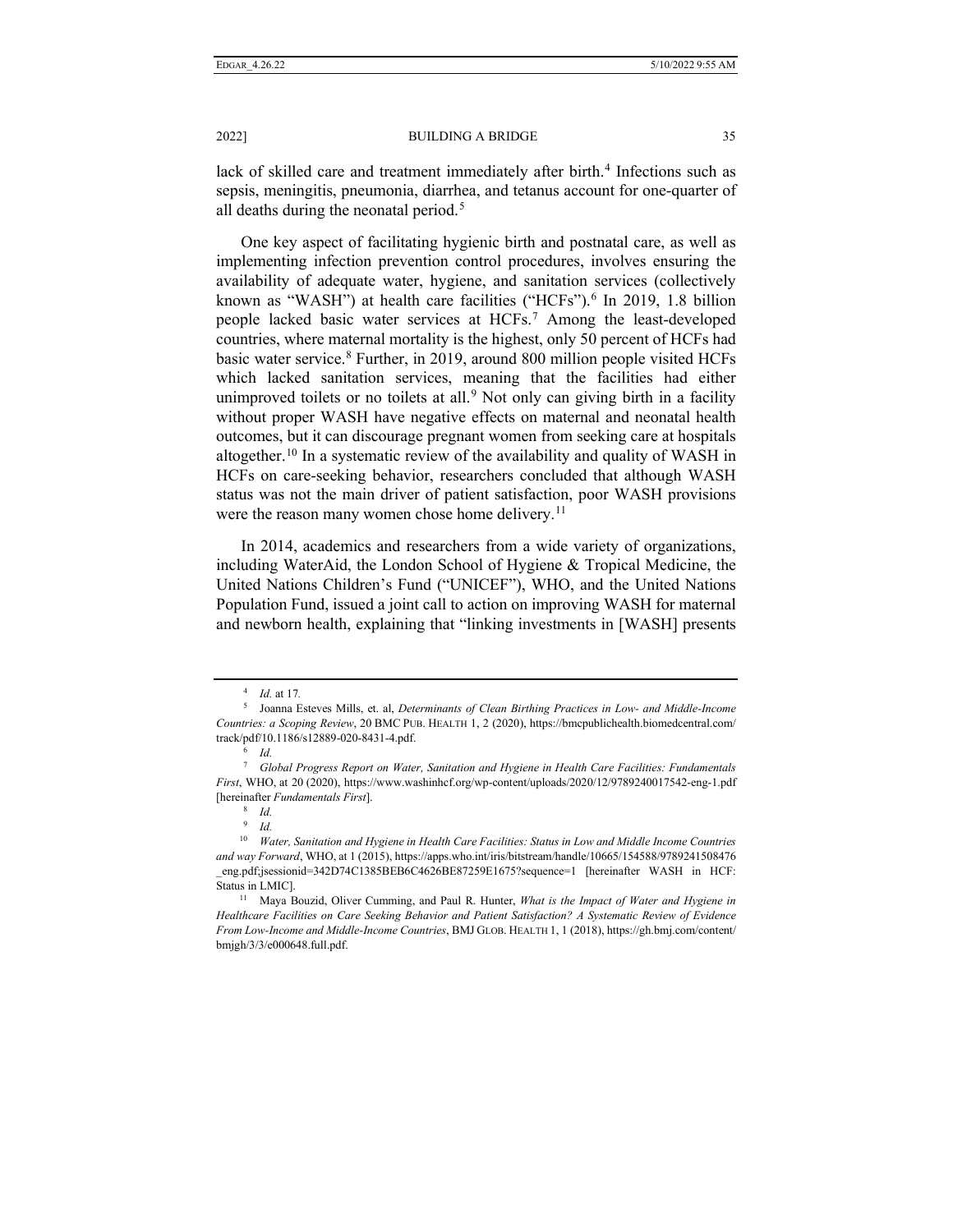an overlooked but potentially important opportunity for progress."[12](#page-3-0) In 2015, researchers from the London School of Hygiene & Tropical Medicine and BRAC, an international development organization based in Bangladesh, explored the link between WASH and maternal health by creating a conceptual framework and conducting a scoping literature review and concluded that "while major gaps exist, the evidence strongly suggests that poor WASH influences maternal and reproductive health outcomes to the extent that it should be considered in global and national strategies."[13](#page-3-1)

## I. THE RIGHT TO WATER AND BARRIERS TO ITS IMPLEMENTATION

#### *A. Sources of the Right to Water with an Emphasis on Women and Children*

In 2002, the International Covenant on Economic, Social, and Cultural Rights (ICESCR) through General Comment No. 15 incorporated the universal right to water, deeming it "fundamental for life and health."[14](#page-3-2) The United Nations (U.N.) Economic and Social Council's Committee on Economic, Social, and Cultural Rights ("CESCR") also noted that the human right to water is "a prerequisite for the realization of other human rights,"[15](#page-3-3) such as "the highest attainable standard of health."[16](#page-3-4)

What exactly does the right to water entail? CESCR explained that the right to water "contains both freedoms and entitlements."[17](#page-3-5) The freedoms include "the right to maintain access to existing water supplies . . . , and the right to be free from interference, such as the right to be free from arbitrary disconnections or contamination of water supplies."[18](#page-3-6) The entitlements, which this Article will primarily focus on, include "the right to a system of water supply and management that provides equality of opportunity for people to enjoy the right to water."<sup>[19](#page-3-7)</sup>

<span id="page-3-0"></span><sup>&</sup>lt;sup>12</sup> Yael Velleman, et al., *From Joint Thinking to Joint Action: A Call to Action on Improving Water, Sanitation, and Hygiene for Maternal and Newborn Health*, 11 PLOS MED 1, 1 (2014), https://www.ncbi.nlm.

<span id="page-3-1"></span>nih.gov/pmc/articles/PMC4264687/pdf/pmed.1001771.pdf. 13 Oona M.R. Campbell et al., *Getting the Basic Rights – the Role of Water, Sanitation and Hygiene in Maternal and Reproductive Health: a Conceptual Framework*, 20 TROPICAL MED. AND INT'L HEALTH 252, 252 (2015).

<span id="page-3-2"></span><sup>14</sup> Michael R. Ulrich, *The Impact of law on the Right to Water and Adding Normative Change to the Global Agenda*, 48 GEO. WASH. INT'L L. REV. 43, 48 (2015).

<span id="page-3-7"></span><span id="page-3-6"></span><span id="page-3-5"></span><span id="page-3-4"></span><span id="page-3-3"></span><sup>15</sup> CESCR, General Comment No. 15: The Right To Water, U.N. Doc. E/C.12/2002/11, ¶ 1 (2003) [hereinafter General Comment No. 15].

<sup>16</sup> *Id*. ¶ 3.

<sup>17</sup> *Id*. ¶ 10.

<sup>18</sup> *Id*.

<sup>19</sup> *Id*.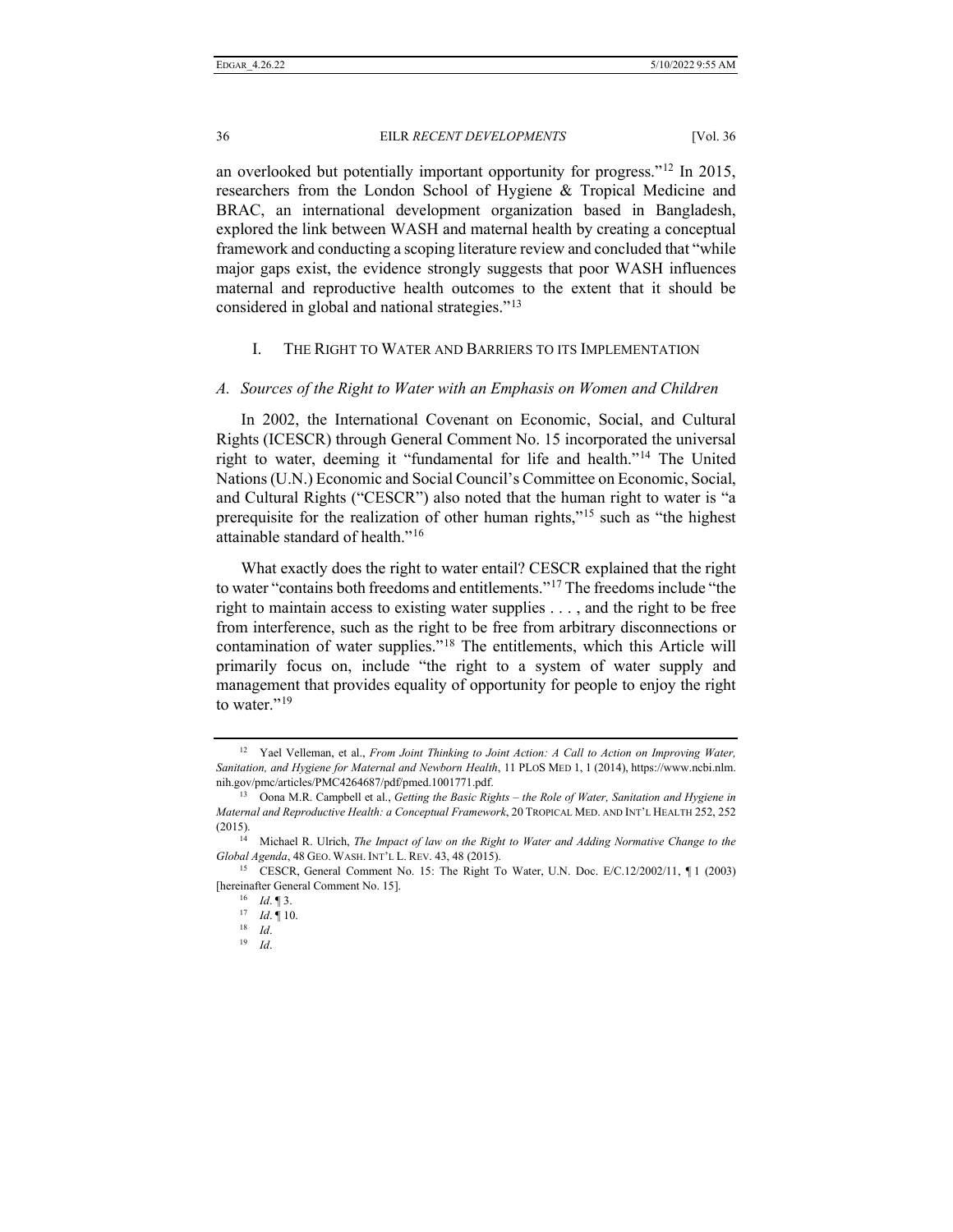The right to water and sanitation was not explicitly recognized by the U.N. General Assembly ("GA") until 2010, when the GA announced that it was "deeply concerned that approximately 884 million people lack access to safe drinking water and . . . more than 2.6 billion people do not have access to basic sanitation."<sup>[20](#page-4-0)</sup> The GA noted the health and educational effects that a lack of access to clean water and sanitation can have on vulnerable populations such as children, and stated that it was "alarmed that approximately 1.5 million children under 5 years of age die…as a result of water-and sanitation-related diseases."<sup>[21](#page-4-1)</sup>

A few months later, the Human Rights Council ("HRC") adopted the GA's resolution, affirming that "the human right to safe drinking water and sanitation is derived from the right to an adequate standard of living and inextricably related to the right to the highest attainable standard of physical and mental health, as well as the right to life and human dignity."<sup>[22](#page-4-2)</sup> The HRC also mentioned other human rights law instruments that detail obligations for States Parties

regarding the right to clean water and sanitation, such as the Convention on the Elimination of All Forms of Discrimination Against Women ("CEDAW") and the Convention on the Rights of the Child ("CRC").<sup>[23](#page-4-3)</sup>

Article 2 of the CEDAW obligates States Parties to "condemn discrimination against women in all forms."[24](#page-4-4) CEDAW makes explicit in Article 3 that "adoption by States Parties of temporary special measures aimed at accelerating de facto equality between men and women shall not be considered discrimination as defined in the present Convention."[25](#page-4-5) In regard to adequate WASH, Article 14 directs States Parties to "take into account the particular problems faced by rural women" and "ensure to such women the right . . . to enjoy adequate living conditions, particularly in relation to housing, sanitation, electricity and water supply, transport, and communications."[26](#page-4-6) One example of a particular problem faced by rural women is having to travel long distances to fetch water. In 2017, 206 million people lacked a basic drinking water service and had to spend over 30 minutes per round trip to collect water.<sup>[27](#page-4-7)</sup>

<span id="page-4-0"></span><sup>&</sup>lt;sup>20</sup> G.A. Res. 64/292, The Human Right to Water and Sanitation (Jul. 28, 2010) [hereinafter The Human Right to Water and Sanitation].

<sup>21</sup> *Id.*

<span id="page-4-2"></span><span id="page-4-1"></span><sup>&</sup>lt;sup>22</sup> Human Rights Council Res. 15/9, Human rights and access to safe drinking water and sanitation (Oct. 6, 2010) [hereinafter Human Rights and Access to Safe Drinking Water and Sanitation].

<sup>23</sup> *Id.*

<span id="page-4-7"></span><span id="page-4-6"></span><span id="page-4-5"></span><span id="page-4-4"></span><span id="page-4-3"></span><sup>24</sup> Convention on the Elimination of All Forms of Discrimination Against Women, U.N., Article 1(1) (Dec. 18, 1979) [hereinafter CEDAW].

<sup>25</sup> *Id.*

<sup>26</sup> *Id.*

<sup>27</sup> Jo-Anne L. Geere and Paul R. Hunter, *The association of water carriage, water supply and sanitation*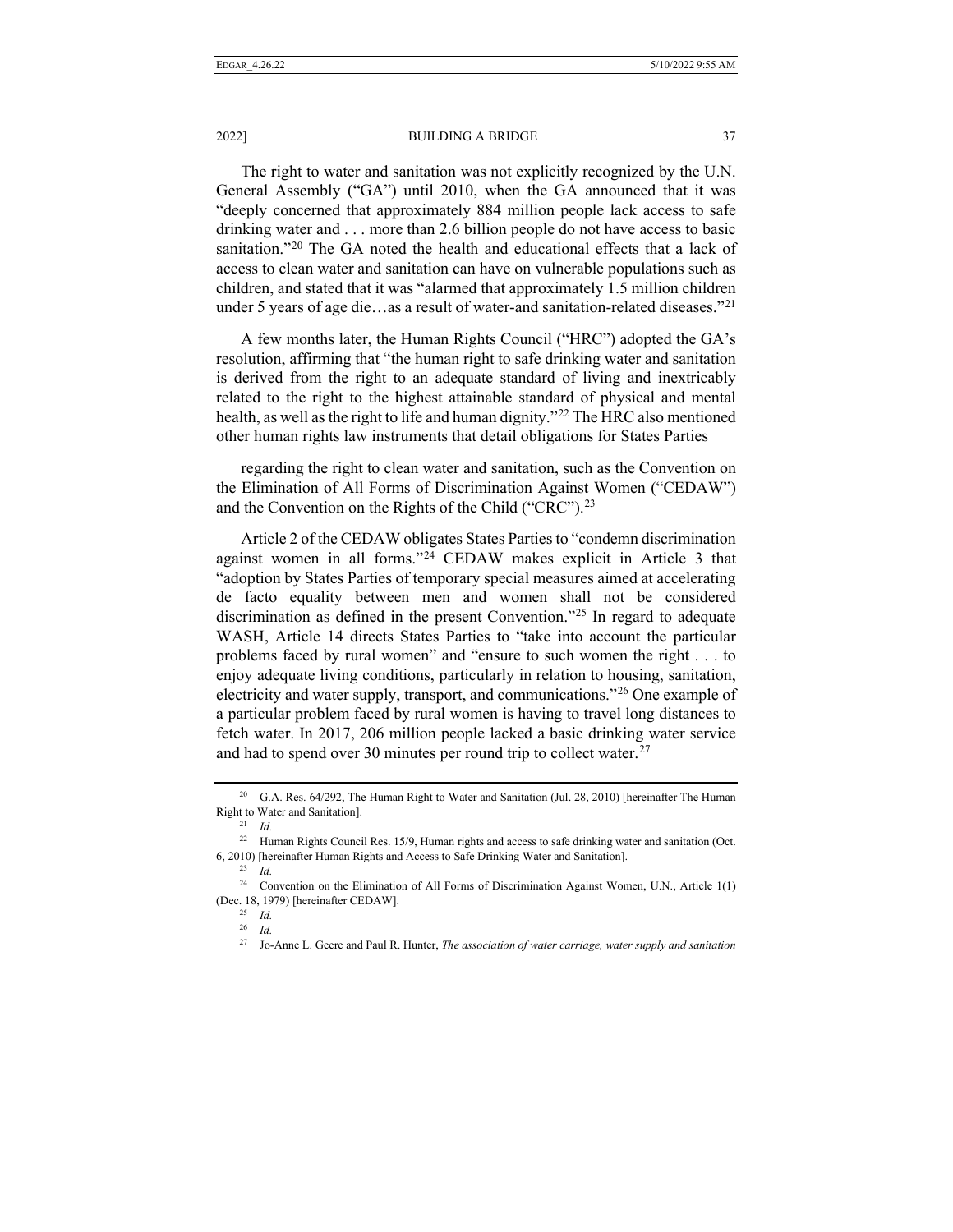As explained above, the CESCR explained that the right to water contained both freedoms and entitlements, with individuals being entitled to the "equality of opportunity" to enjoy the right to water.[28](#page-5-0) The second Special Rapporteur on the Human Rights to Safe Drinking Water and Sanitation, Leo Heller, noted in 2016 that gender inequalities in the water and sanitation sector are "pervasive" and that they occur at "every stage of a woman's life—through childhood, adolescence, parenthood, illness and old age."[29](#page-5-1)

Cultural, social, economic, and biological differences between men and women contribute to disparities in access, use, experiences, and knowledge of water and sanitation.<sup>[30](#page-5-2)</sup> Heller advised that laws, policies, and programs should "not inadvertently reinforce gender stereotypes, but should seek to transform them."[31](#page-5-3) To do so, Heller argued it is "important that policies and strategies explicitly mention the different experiences of men and women and marginalized groups."[32](#page-5-4) In its 2020 progress report on WASH in HCFs, WHO listed many reasons why WASH in HCFs is a non-negotiable, with two key reasons being that (1) it is a human rights, dignity, gender, and social justice issue; and  $(2)$  it is a top priority of women receiving maternal care.<sup>[33](#page-5-5)</sup> The report stressed that WASH services have the effect of "uphold[ing] the dignity and human rights of all care-seekers," particularly in regard to vulnerable and marginalized populations, such as mothers, newborns, and children.<sup>34</sup>

While access to sanitation facilities is often limited due to taboos surrounding menstruation, coming into direct contact with water can also provide problems for women, as women are in the "greatest physical contact" with contaminated water due to their domestic responsibilities and caretaking roles.[35](#page-5-7) One example of a water-based infection that affects women of reproductive age is urogenital schistosomiasis.<sup>[36](#page-5-8)</sup> An estimated 10 million

*usage with maternal and child health. A combined analysis of 49 Multiple Indicator Cluster Surveys from 41 countries*, 223 INT'L J. OF HYGIENE AND ENVIR. HEALTH 238 (2020), https://reader.elsevier.com/reader/sd/pii/ S1438463919303669?token=228D43B81736C98E898A05DC1DAFC96E7BB137C2BB48618000986F652B B7965B74020B2AD43C016072F7411574E092E6.

General Comment No. 15, *supra* note 15.

<span id="page-5-3"></span><span id="page-5-2"></span><span id="page-5-1"></span><span id="page-5-0"></span><sup>&</sup>lt;sup>29</sup> Human Rights Council, Rep. of the Special Rapporteur on the human right to safe drinking water and sanitation, U.N. Doc. A/HRC/33/49 ¶ 3 (Jul. 27, 2016) [hereinafter Rep. of the Special Rapporteur].

<sup>30</sup> *Id.* ¶ 1.

<sup>31</sup> *Id.* ¶ 11.

<sup>32</sup> *Id.*

<sup>33</sup> Fundamentals First, *supra* note 7 at 9.

<sup>34</sup> *Id.*

<sup>35</sup> Rep. of the Special Rapporteur, *supra* note 29, ¶ 32.

<span id="page-5-8"></span><span id="page-5-7"></span><span id="page-5-6"></span><span id="page-5-5"></span><span id="page-5-4"></span><sup>36</sup> Wellington Murenjekwa, et. al, *Determinants of Urogenital Schistomiasis Among Pregnant Women and its Assicaotion with Preganancy Outcomes, Neonatal Deaths, and Child Growth*, THE J. OF INFECTIOUS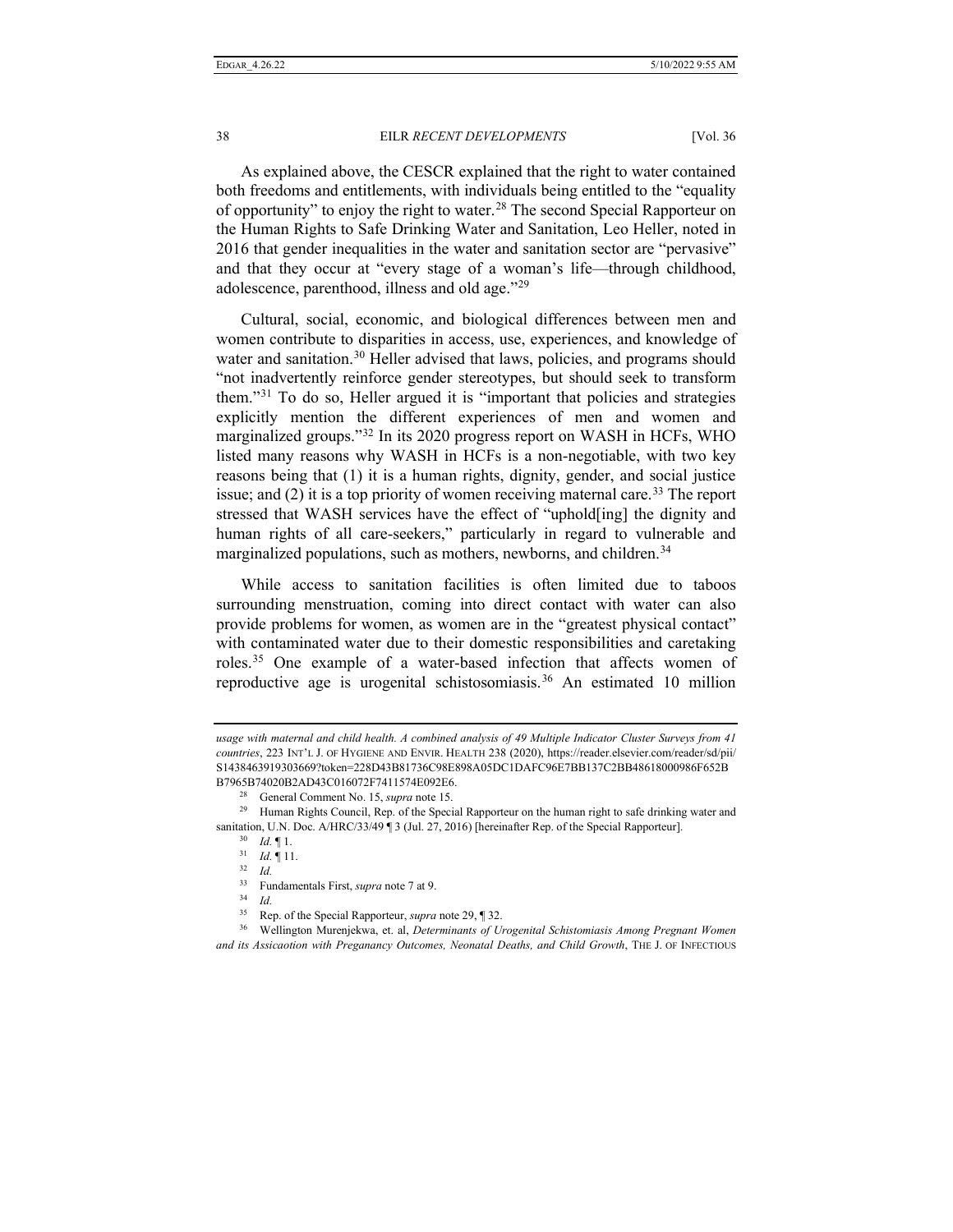African women per year suffer from schistosomiasis during pregnancy.<sup>[37](#page-6-0)</sup> Women can become infected through contact with freshwater-dwelling larval schistosome, which penetrate the skin and mature into adult worms that inhabit urogenital blood vessels.<sup>[38](#page-6-1)</sup> The adult worms continuously produce eggs, which can cause chronic tissue damage.<sup>[39](#page-6-2)</sup> Research has shown that the odds of being infected with schistosomiasis were higher among women without an improved latrine or improved source of drinking water.<sup>40</sup> The disease is associated with cervical cancer, ectopic pregnancy, and infertility, as well as anemia, undernutrition, and inflammation in pregnant women. $41$  Schistosomiasis can also affect fetal immune response, resulting in inflammation, and can cause low birthweight.<sup>[42](#page-6-5)</sup>

Like the CEDAW, the CRC also imposes obligations on States Parties whose fulfillment is linked to the provision of clean water and sanitation. The "inherent right to life" of every child, as well as "the right of the child to the enjoyment of the highest attainable standard of health" are fundamental tenants of the CRC, under which State Parties are obligated to "ensure to the maximum extent possible the survival and development of the child."[43](#page-6-6) In order to do so, States Parties to the CRC agree to take appropriate measures "to diminish child and infant mortality; to combat disease and malnutrition, including within the framework of primary health care, through . . . the provision of adequate nutritious foods and clean drinking-water," and "to ensure appropriate pre-natal and post-natal health care for mothers."[44](#page-6-7) An example of a preventable disease linked to poor WASH that affects newborns is sepsis, an invasive infection normally caused by bacteria that is acquired either shortly before, during, or after delivery.[45](#page-6-8) Newborns can come into contact with the infection-causing bacteria through the mother's blood, skin, or birth canal before or during delivery, as well as from the environment after delivery.<sup>[46](#page-6-9)</sup> In either case, WASH practices of both

<span id="page-6-3"></span><span id="page-6-2"></span><span id="page-6-1"></span><span id="page-6-0"></span>DISEASES 1, 1 (2019), https://academic.oup.com/jid/advance-article/doi/10.1093/infdis/jiz664/5674952.

<sup>37</sup> *Id.*

<sup>38</sup> *Id.*

<sup>39</sup> *Id.*

<sup>40</sup> *Id.*

<sup>41</sup> Campbell, *supra* note 13 at 56.

<sup>42</sup> *Id.*

<sup>43</sup> G.A. Res. 44/25, Convention on the Rights of the Child (Nov. 20, 1989) [hereinafter CRC].

<span id="page-6-9"></span><span id="page-6-8"></span><span id="page-6-7"></span><span id="page-6-6"></span><span id="page-6-5"></span><span id="page-6-4"></span><sup>45</sup> *Healthy Start: the first month of life*, WaterAid, at 4 (Feb 2015), https://washmatters.wateraid.org/ sites/g/files/jkxoof256/files/WaterAid\_Healthy\_Start\_The\_First\_Month\_Of\_Life\_US\_version.pdf.

<sup>44</sup> *Id.*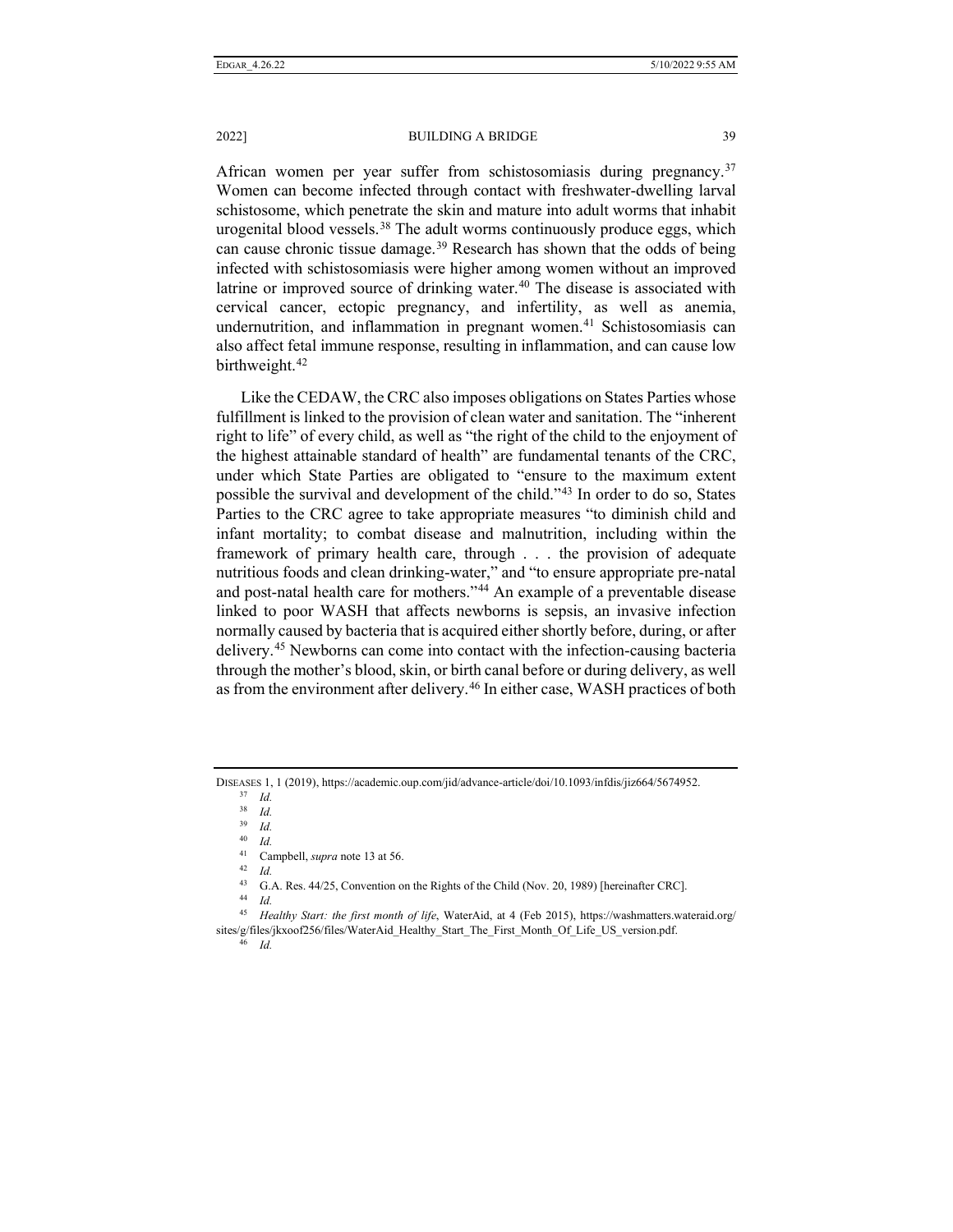the healthcare staff and the mothers in birth facilities can reduce the risk of infection.<sup>[47](#page-7-0)</sup>

## *B. Common Violations of the Right to Water and Sanitation*

In 2014, Catarina de Albuquerque, the first Special Rapporteur on the Human Right to Safe Drinking Water and Sanitation, published a report that enumerated several common violations of the right to safe drinking water and sanitation.[48](#page-7-1) In the report's introduction, she quoted the CESCR's statement that the international community "tolerate[s] all too often breaches of economic, social, and cultural rights, which, if they occurred in relation to civil and political rights, would provoke expressions of horror and outrage that would lead to concerted calls for immediate remedial action."[49](#page-7-2)

Under the Optional Protocol to the ICESCR, States Parties must apply "maximum available resources" towards the progressive realization of rights.<sup>[50](#page-7-3)</sup> Ultimately, they must "fully realize the rights to water and sanitation by ensuring access to sufficient, safe, acceptable, accessible, and affordable water and sanitation services for all."<sup>[51](#page-7-4)</sup> A State Party's failure to comply with its human rights obligations under the Optional Protocol constitutes a violation.<sup>[52](#page-7-5)</sup>

## *1. Violations of the Obligation to Fulfill the Right to Water*

Special Rapporteur de Albuquerque argued that while violations of the obligation to fulfill the right to water and sanitation may constitute "the most critical category," they "have generally received the least attention."[53](#page-7-6) Violations of this category include failure to develop, implement, and monitor strategies, plans, and programs; failure to properly raise, allocate, and utilize the maximum available resources; and the failure to prioritize the necessary steps to ensure minimum essential levels of access to water and sanitation.<sup>[54](#page-7-7)</sup>

Under Article 2 of the ICESCR, the steps that States Parties take to achieve the full realization of the enumerated rights must be "deliberate, concrete, and

<sup>47</sup> *Id.*

<span id="page-7-5"></span><span id="page-7-4"></span><span id="page-7-3"></span><span id="page-7-2"></span><span id="page-7-1"></span><span id="page-7-0"></span><sup>48</sup> Human Rights Council, Report of the Special Rapporteur on the human right to safe drinking water and sanitation, Catarina de Albuquerque, U.N. Doc. A/HRC 27/55 (Jun. 30, 2014) [hereinafter Common Violations of the Human Rights to Drinking Water and Sanitation].

<sup>49</sup> *Id.* at 3.

<sup>50</sup> *Id.* at 5.

<sup>51</sup> *Id.*

<sup>52</sup> *Id*.

<span id="page-7-6"></span><sup>53</sup> *Id.* at 11.

<span id="page-7-7"></span><sup>54</sup> *Id.*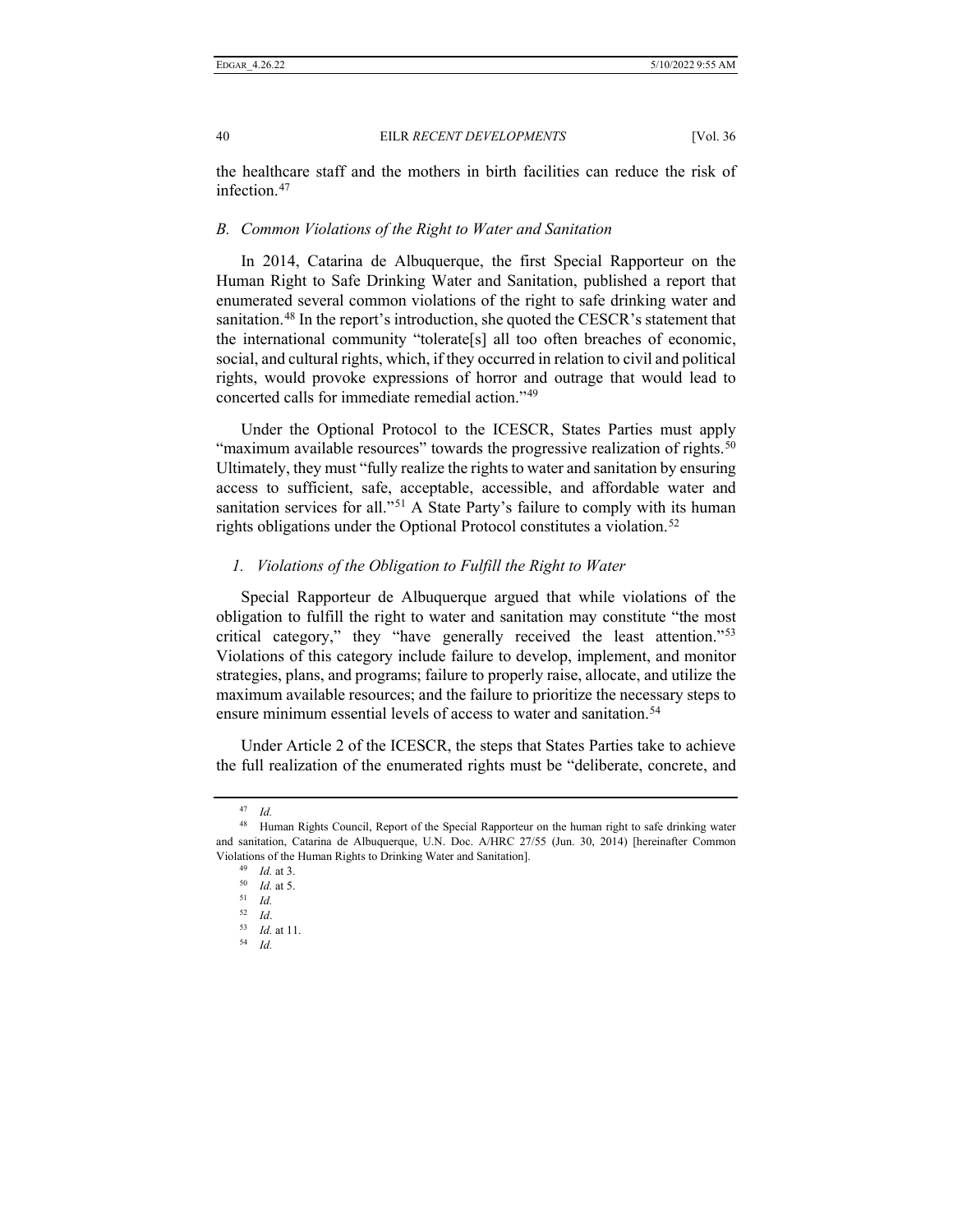targeted as clearly as possible."[55](#page-8-0) If resource constraints prohibit a State from fully recognizing a right, such as the right to water and sanitation, the State must immediately adopt a strategy to achieve full realization, and to monitor progress.[56](#page-8-1) Violations of the obligation to fulfill can include the failure: to design and implement a strategy based on human rights standards and principles; to identify and meet targets in line with human rights standards; to ensure effective monitoring and accountability; and to target vulnerable or marginalized communities, such as mothers and children.<sup>[57](#page-8-2)</sup>

WHO, on behalf of UN-Water, publishes a yearly Global Analysis and Assessment of Sanitation and Drinking Water (GLAAS) in order to monitor components of WASH systems, such as governance, monitoring, finance, and human resources.<sup>[58](#page-8-3)</sup> The 2019 GLAAS report revealed that 94 percent of countries surveyed had national policies or plans for drinking-water and sanitation in place, while 78 percent had policies or plans for hygiene.<sup>[59](#page-8-4)</sup> However, national plans alone are not enough to ensure sufficient WASH. The data indicates that although over 77 percent of countries have developed cost estimates for the implementation of their drinking-water and sanitation plans, less than 15 percent of them have secured sufficient financing to implement their plans.<sup>[60](#page-8-5)</sup>

## *2. Violations of the Obligation to Refrain from Discrimination and Ensure Substantive Equality*

As noted earlier, the prohibition against discrimination in CEDAW, which takes effect upon ratification, allows for "differential treatment and other measures designed to eliminate systemic or structural discrimination."<sup>[61](#page-8-6)</sup> States Parties not only have a negative obligation to avoid discriminatory measures, but also a positive obligation to "immediately adopt the necessary measures to prevent, diminish and eliminate the conditions and attitudes which cause or perpetuate substantive or de facto discrimination."[62](#page-8-7) Violations of the obligation

<sup>55</sup> *Id*

<sup>56</sup> *Id.*

<sup>57</sup> *Id.*

<span id="page-8-4"></span><span id="page-8-3"></span><span id="page-8-2"></span><span id="page-8-1"></span><span id="page-8-0"></span><sup>58</sup> *National systems to support drinking-water, sanitation and hygiene: global status report 2019*, WHO, at 1 (2019), https://reliefweb.int/sites/reliefweb.int/files/resources/9789241516297-eng.pdf [hereinafter 2019 GLAAS Report].

<sup>59</sup> *Id.* at 5.

<sup>60</sup> *Id.* at 7.

<sup>61</sup> Common Violations of the Human Rights to Drinking Water and Sanitation, *supra* note 48, at 16.

<span id="page-8-7"></span><span id="page-8-6"></span><span id="page-8-5"></span><sup>62</sup> *Id. (*quoting CESCR, General Comment No. 20: Non-discrimination in economic, social, and cultural rights, ¶ 8 (May 2009).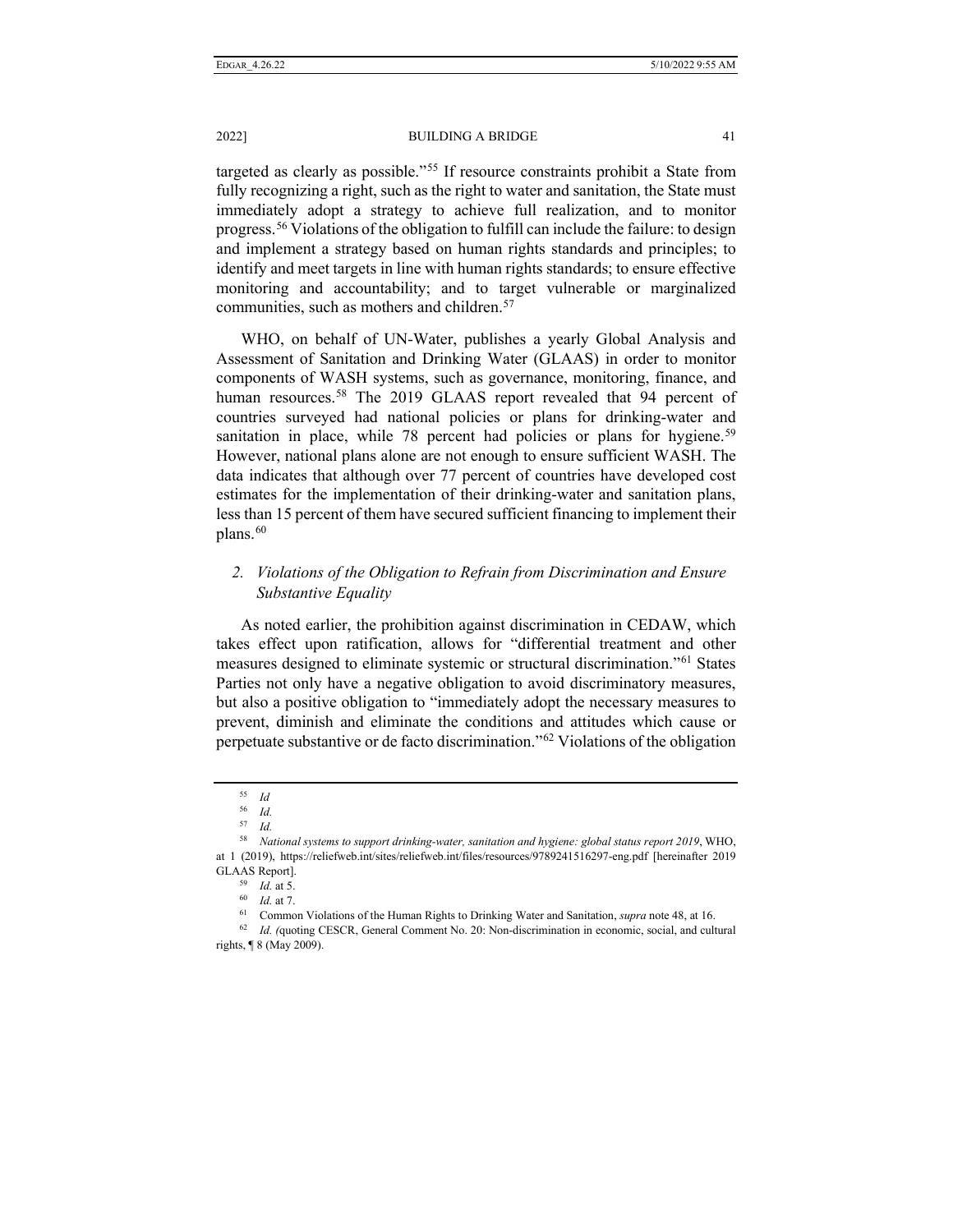to refrain from discrimination and to ensure substantive equality can be grouped into the following categories: (1) exclusion of groups or individuals from services or facilities, or failure to take measures to achieve substantive equality and address systemic patterns of inequalities; (2) failure to reasonably accommodate persons with disabilities and to take into account particular requirements; (3) failure to prevent and combat discrimination and stigmatization in the private sphere, or endorsement of stigmatizing practices through State action; and (4) failure to monitor inequalities in access to water and sanitation and to collect disaggregated data for that purpose.<sup>[63](#page-9-0)</sup>

In May 2015, shortly after the Rapporteur's 2014 Report summarizing violations of the right to water and sanitation, U.N.-Water published a report providing guidance on how to promote non-discrimination and equality in the context of fulfilling the right to water and sanitation, particularly in regard to women and girls.<sup>[64](#page-9-1)</sup> The report highlights the many ways that women and girls experience discrimination and inequalities in relation to their enjoyment of the human rights to water and sanitation: they bear the primary responsibility for domestic tasks, such as collecting water; they are most vulnerable to severe consequences from water and sanitation-related diseases during pregnancy; and they are known to drop out of school not only to fulfill their domestic responsibilities, but because of lack of access to sanitation and menstrual hygiene facilities.<sup>[65](#page-9-2)</sup>

Under human rights law, individuals are "right-holders" who are entitled to water and sanitation, while States are "duty-bearers" that must guarantee access to WASH services to all individuals on an equal and non-discriminatory basis.<sup>[66](#page-9-3)</sup> To identify and better understand discriminatory processes, States Parties should disaggregate data in order to reveal existing inequalities and pinpoint "why, where, and how" discrimination occurs.<sup>[67](#page-9-4)</sup>

One example of using data to pinpoint discriminatory processes is a report by researchers from the University of East Anglia in the United Kingdom and Tshwane University of Technology in South Africa, who merged 49 Cluster Surveys from 41 countries in order to analyze the association of water fetching, unimproved water supplies, and the usage of improved sanitation facilities with

<sup>63</sup> *Id.*

<span id="page-9-4"></span><span id="page-9-3"></span><span id="page-9-2"></span><span id="page-9-1"></span><span id="page-9-0"></span><sup>64</sup> *Eliminating Discrimination and Inequalities in Access to Water and Sanitation*, UN-WATER (May 2015), https://www.unwater.org/publications/eliminating-discrimination-inequalities-access-water-sanitation/.

<sup>65</sup> *Id.* at 10–11.

<sup>66</sup> *Id.* at 17.

<sup>67</sup> *Id.* at 19.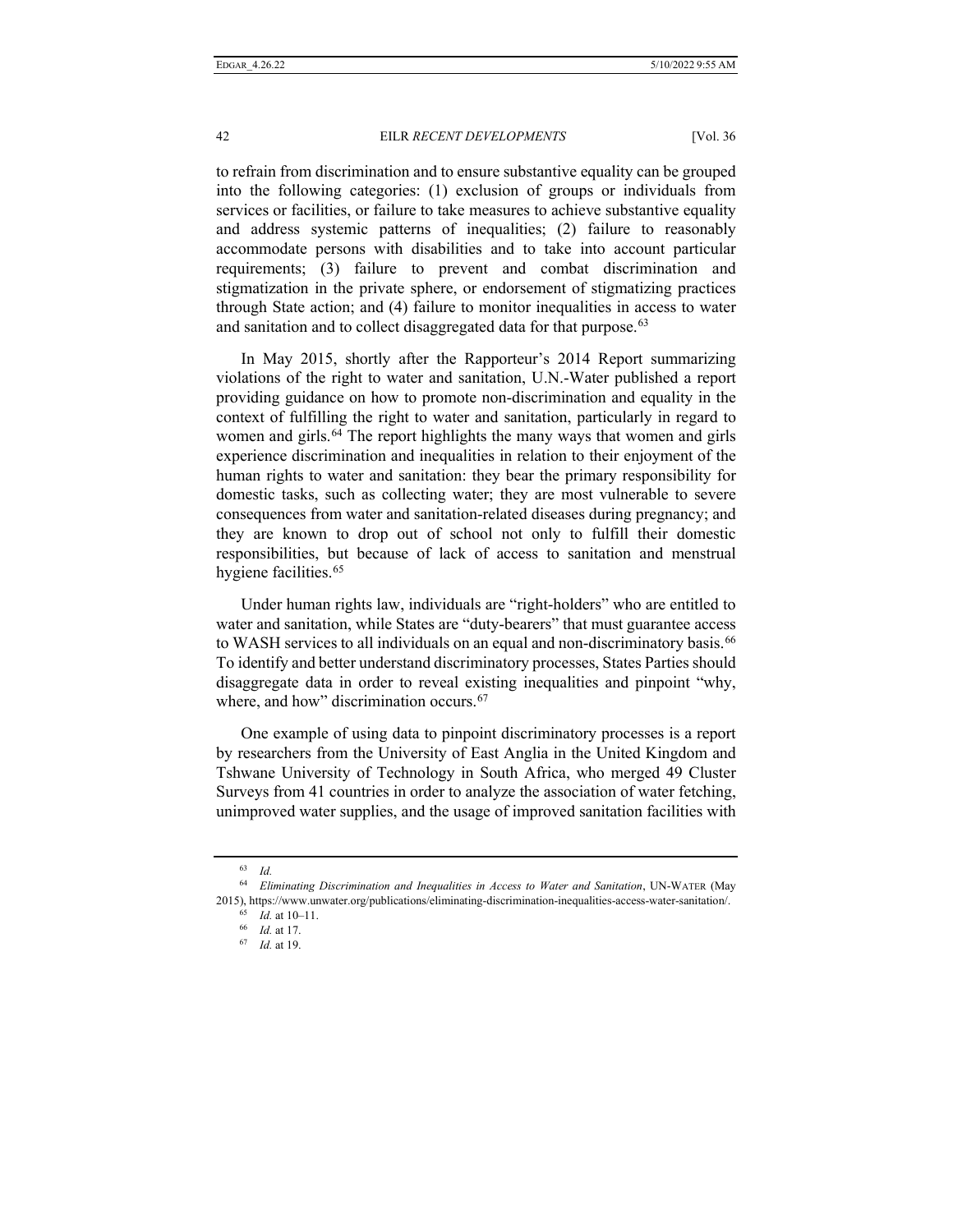2022] BUILDING A BRIDGE 43

indicators of maternal and child health.<sup>[68](#page-10-0)</sup> Their results showed that fetching water is associated with poorer maternal and child health outcomes, but the health effects are conditioned on who collects that water.<sup>[69](#page-10-1)</sup> When adults in the household collect water, there is an increased relative risk of childhood death, likely due to a lack of supervision or an inability to provide needed care when children are left alone while the adults make the journey to retrieve water.<sup>[70](#page-10-2)</sup> When women or girls bear the responsibility for fetching water, there is also a correlation with a decreased uptake of antenatal care.<sup>[71](#page-10-3)</sup> With an improved water supply source within the home, a woman would have a greater opportunity to "ask for and receive social support in the prenatal period, which could then facilitate her access to antenatal care, or to travel and give birth in a HCF."[72](#page-10-4)

## *C. The Slow March of Progressive Realization[73](#page-10-5) of the Right to Water*

In his article on the impact of law on the right to water, Michael Ulrich, a leading public health law scholar, argued that the justification for "the progressive realization principle that applies to economic, social, and political rights [which] is supposedly in place due to resources these rights command and the limited resources some countries have to address them" does not hold water, so to speak.<sup>[74](#page-10-6)</sup> He suggests that the primary difference between the two categories of rights (positive and negative) is one related to ease of fulfilment, as "simply passing legislation can fulfill civil and political rights."[75](#page-10-7) He noted that the resource demand explanation has become an excuse for inaction when it comes to social, cultural, and economic rights, which "under the auspices of progressive

<span id="page-10-7"></span><span id="page-10-6"></span><sup>74</sup> *Id.* at 52.

<sup>68</sup> Geere, *supra* note 27.

<sup>69</sup> *Id.*

<sup>70</sup> *Id.* at 238–39. <sup>71</sup> *Id.*

<sup>72</sup> *Id.*

<span id="page-10-5"></span><span id="page-10-4"></span><span id="page-10-3"></span><span id="page-10-2"></span><span id="page-10-1"></span><span id="page-10-0"></span> $73$  Progressive realization is a frequently-used term in international law documents that address human rights. Ulrich, *supra* note 14, at 51. States Parties to the ICESCR agree to "take steps, individually and through international assistance and co-operation, especially economic and technical, to the maximum of [their] available resources, with a view to achieving progressively the full realization of the rights recognized in the present Covenant by all appropriate means, including particularly the adoption of legislative measures." *Id.* In contrast, States Parties to the International Covenant on Civil and Political Rights (ICCPR) are required to "respect . . . and ensure" the rights declared by the Covenant. *Id.* This difference in expectations regarding the timeline for fulfillment might be explained by the distinction between positive and negative obligations. *Id.* Under the ICCPR, States Parties primarily have negative obligations to "refrain from acts that inhibit individual liberties." *Id.* However, under the ICESCR, States Parties have more time-consuming positive obligations that require them to take "action to implement[] the rights [enshrined in the treaty]." *Id.*

<sup>75</sup> *Id.*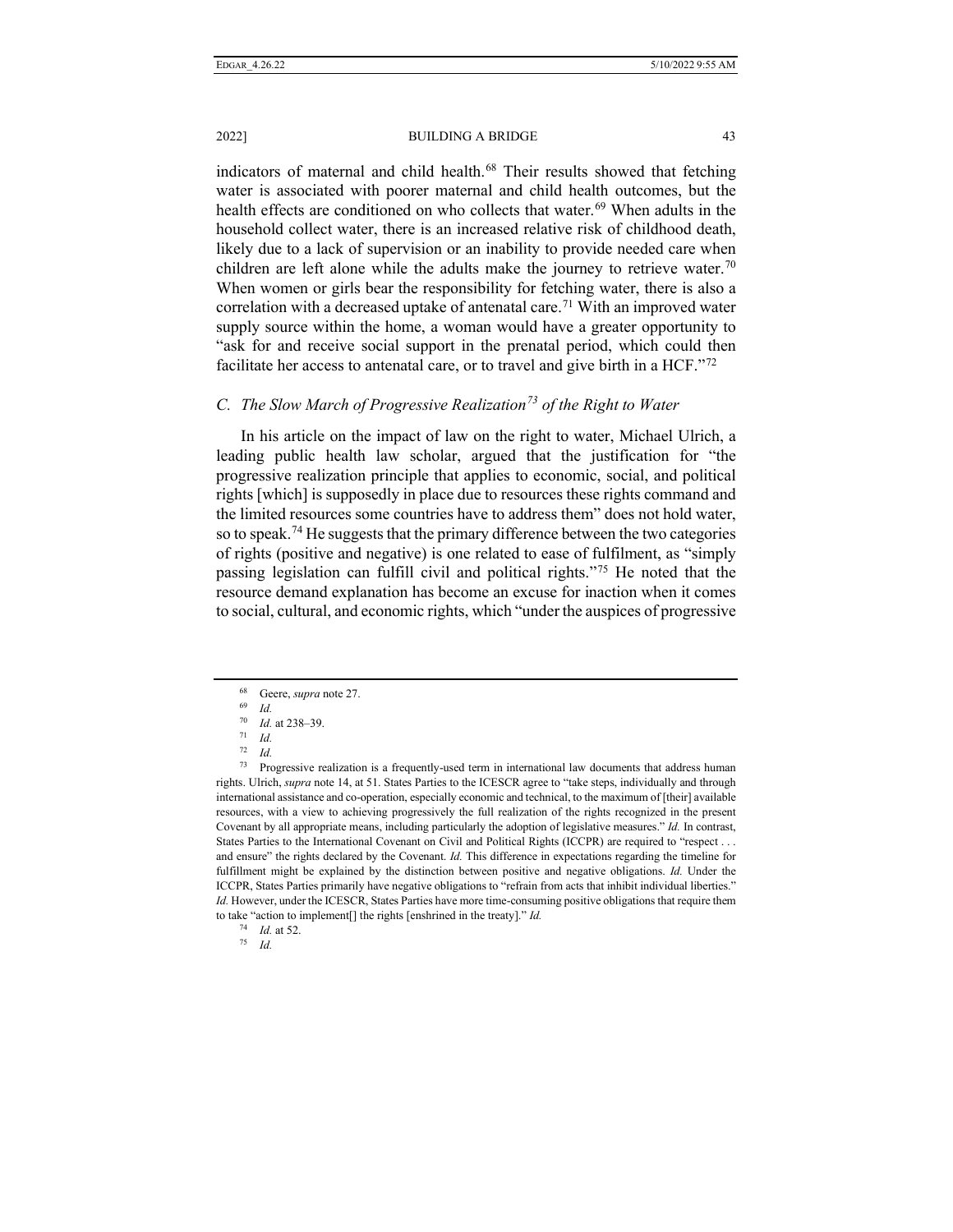realization, have become more akin to aspirational goals than realistic benchmarks for states."[76](#page-11-0)

At the 45th session of the Human Rights Council in fall 2020, the third Special Rapporteur addressed the progressive realization of the human rights to water and sanitation, noting that 2020 was important for two reasons: it marked both a decade since water and sanitation were explicitly recognized as a human right by the GA, and it marked a decade remaining to achieve the Sustainable Development Goals ("SDGs").<sup>[77](#page-11-1)</sup> The Special Rapporteur acknowledged an assertion similar to Ulrich's that "both the [SDGs] and the progressive realization obligation have been criticized for being aspirational goals . . . the latter because it is viewed as vague, having no defined time frame or pace of implementation and therefore not imposing a clear positive obligation on States."[78](#page-11-2)

In Resolution 70/1, which introduced the 2030 Agenda for Sustainable Development, the GA envisioned "a world where we reaffirm our commitments regarding the human right to safe drinking water and sanitation and where there is improved hygiene."<sup>[79](#page-11-3)</sup> It also committed countries to "accelerating the progress made to date in reducing newborn, child, and maternal mortality by ending all such preventable deaths before 2030."<sup>[80](#page-11-4)</sup> It is important to note that the followup and review processes mentioned in the 2030 Agenda for Sustainable Development are to be "voluntary and country-led" and will "take into account different national realities, capacities and levels of development and will respect policy space and priorities," which gives great discretion to the States Parties and does not set out a viable enforcement mechanism.<sup>[81](#page-11-5)</sup>

Goal 6 of the SDGs is to "ensure access to water and sanitation for all."<sup>[82](#page-11-6)</sup> Under Goal 6.1, the target is to "achieve universal and equitable access to safe and affordable drinking water for all" by  $2030$ .<sup>[83](#page-11-7)</sup> Under Goal 6.2, the target is to "achieve access to adequate and equitable sanitation and hygiene for all and end

<sup>76</sup> *Id.*

<span id="page-11-1"></span><span id="page-11-0"></span><sup>77</sup> Leo Heller, Special Rapporteur on the Human Rights to Safe Drinking Water and Sanitation, Statement at the 45th Session of the Human Rights Council, ¶ 2 (Sept. 15, 2020), https://documents-dds-ny.un.org/doc/ UNDOC/GEN/G20/174/68/PDF/G2017468.pdf?OpenElement. 78 *Id.*

<span id="page-11-4"></span><span id="page-11-3"></span><span id="page-11-2"></span><sup>79</sup> G.A. Res. 70/1, Transforming Our World: The 2030 Agenda for Sustainable Development ¶ 7 (Oct. 21, 2015) [hereinafter 2030 Agenda for Sustainable Development].

<sup>80</sup> *Id.* ¶ 26.

<sup>81</sup> *Id.* ¶ 74.

<span id="page-11-7"></span><span id="page-11-6"></span><span id="page-11-5"></span><sup>82</sup> *Goal 6: Ensure access to water and sanitation*, UNITED NATIONS, https://www.un.org/ sustainabledevelopment/water-and-sanitation/ (last visited Feb. 11, 2021).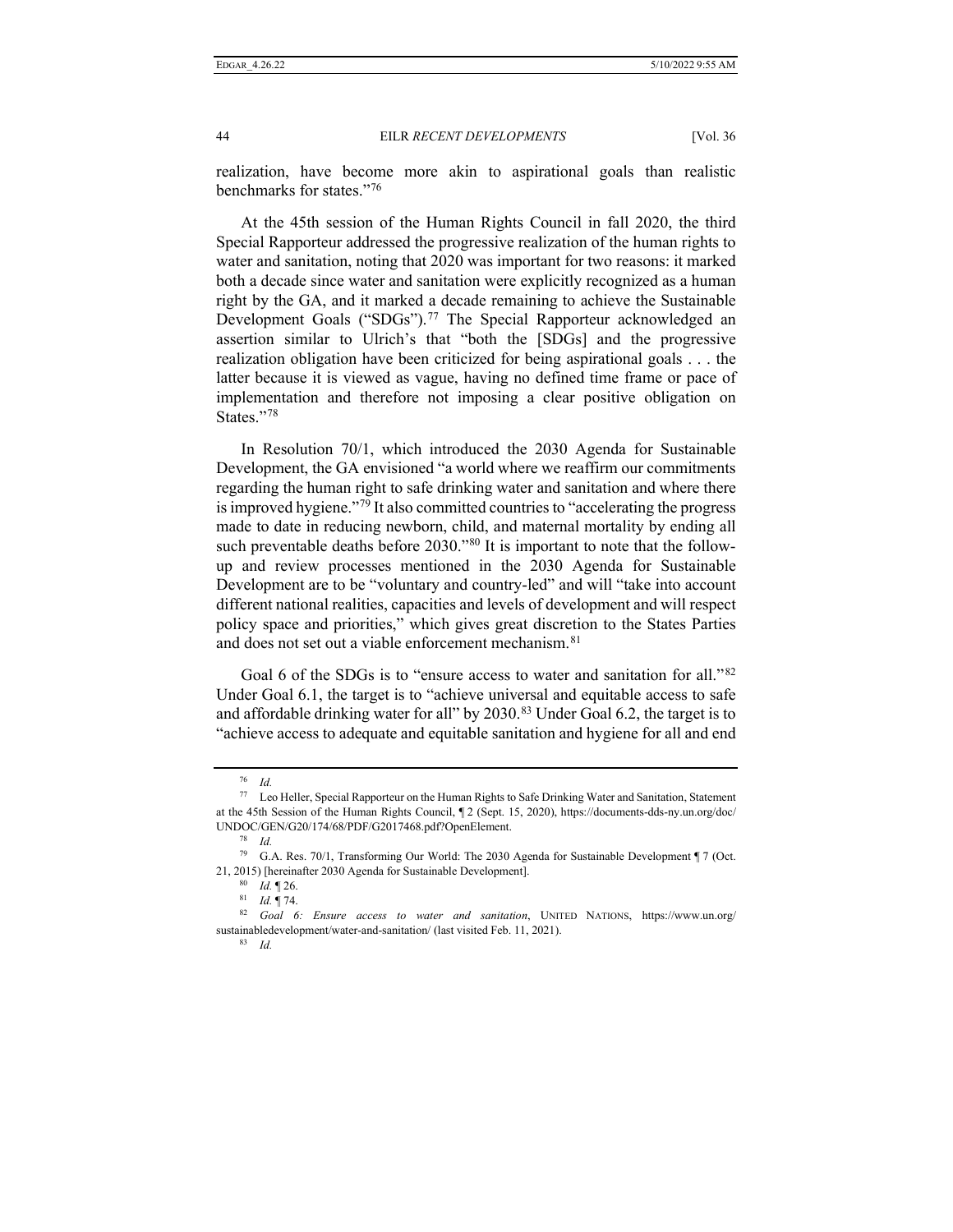open defecation, paying special attention to the needs of women and girls and those in vulnerable situations" by 2030.<sup>[84](#page-12-0)</sup> As noted by the Special Rapporteur, the SDGs have been criticized because of "the significant margins of discretion given to each State to set their own national targets."[85](#page-12-1) He suggested that "the ambitious targets 6.1 and 6.2 of the [SDGs] . . . need to be articulated in conjunction with the obligation to progressively realize human rights."[86](#page-12-2)

There are three important components to the idea of progressive realization: (1) the definition of the obligation itself; (2) the concept of "maximum available resources;" and (3) the concept of "minimum core obligations."[87](#page-12-3)

## *1. The Obligation*

Ved P. Nanda, director of the Ved Nanda Center for International and Comparative Law at the University of Denver, noted that "by calling for progressive realization rather than immediate implementation, the ICESCR framework creates a stumbling block in enforcing state obligations."[88](#page-12-4) In regard to water and sanitation, the obligations that States Parties have under the concept of progressive realization require them to "analyz[e] how [they have] progressed in terms of service provision and what plans are in place."[89](#page-12-5)

Progressive realization can proceed by two different strategies: vertical realization, which involves "progressively improving the level of service towards fully meeting the normative content of the human rights to water and sanitation" or horizontal realization, which refers to "progressively moving towards equal enjoyment of the human rights to water and sanitation by target[ing] the unserved and underserved."[90](#page-12-6) Under the strategy of vertical realization, progress can be tracked by the "ladders" adopted by WHO and UNICEF's Joint Monitoring Program (JMP) for Water Supply, Sanitation, and Hygiene.<sup>[91](#page-12-7)</sup> The ladder for water and sanitation services is comprised of five rungs: (1) surface water/open defecation; (2) unimproved; (3) limited; (4) basic; and  $(5)$  safely managed.<sup>[92](#page-12-8)</sup> The ladder for hygiene, which measures the ability to

<sup>84</sup> *Id.*

<sup>85</sup> Heller, *supra* note 77.

<sup>86</sup> *Id.*

<sup>87</sup> *See id.*

<span id="page-12-8"></span><span id="page-12-7"></span><span id="page-12-6"></span><span id="page-12-5"></span><span id="page-12-4"></span><span id="page-12-3"></span><span id="page-12-2"></span><span id="page-12-1"></span><span id="page-12-0"></span><sup>88</sup> Ved P. Nanda, *The Human Right to Water: Challenges of Implementation*, 50 U. PAC. L. REV. 13, 30 (2018).

<sup>89</sup> Heller, *supra* note 77, ¶ 7.

<sup>90</sup> *Id.* ¶ 8.

<sup>91</sup> *Id.* ¶ 9.

<sup>92</sup> *Id.* ¶ 2.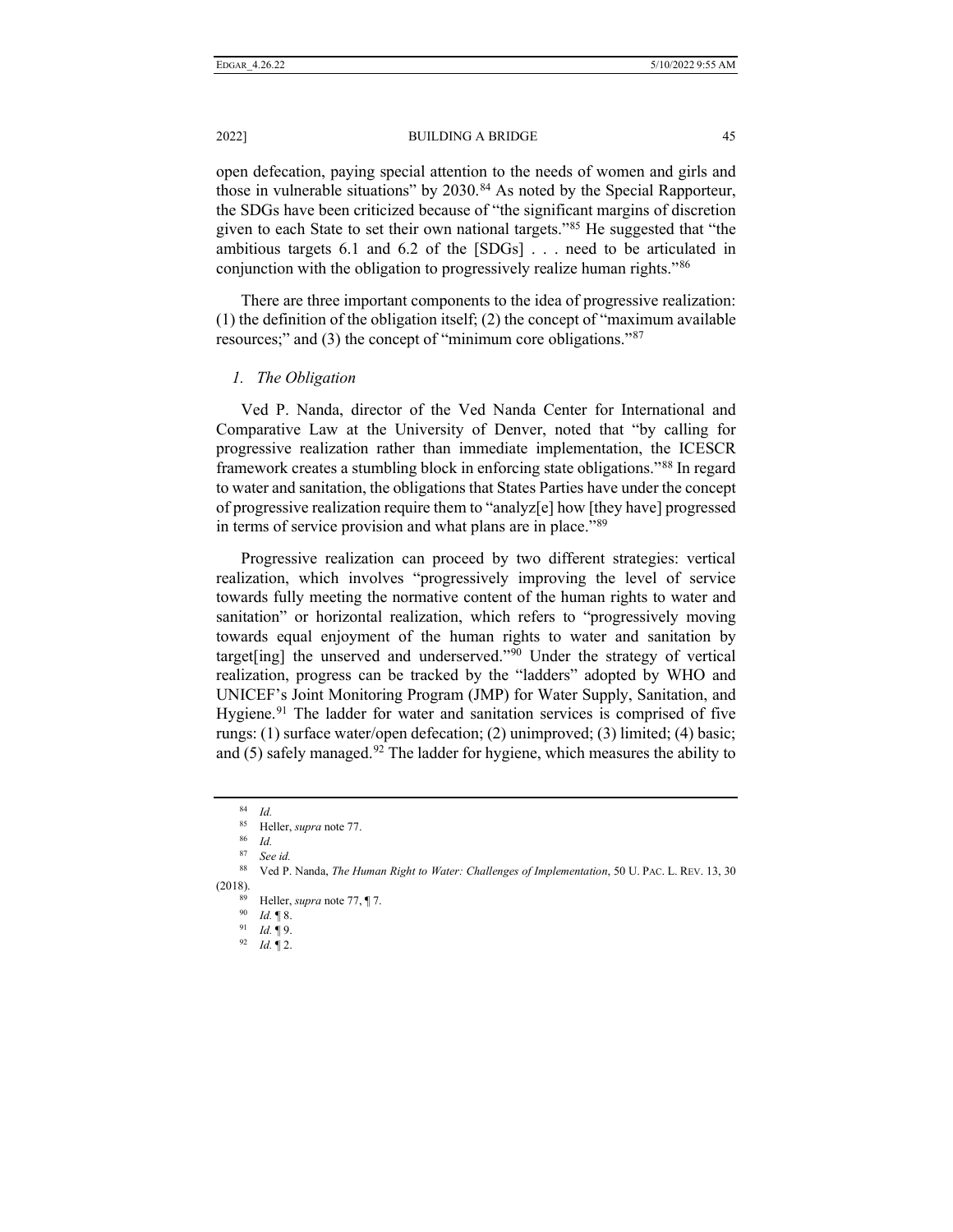engage in handwashing, has three rungs:  $(1)$  no facility;  $(2)$  limited; and  $(3)$ basic.[93](#page-13-0)

The horizontal approach, on the other hand, "more clearly . . . emphasizes human rights principles, including accountability, access to information, participation, prevention, and the right to remedy."[94](#page-13-1) Instead of visualizing progress as scaling rungs up a ladder, the horizontal approach is centered around certain baselines that States should take into account when making decisions concerning the right to water and sanitation.<sup>[95](#page-13-2)</sup> The Rapporteur recommended that States should ask the following questions: Are the water and sanitation services actively contributing to reducing inequalities? Have the current water and sanitation services been established with active, free, and meaningful participation? How are the services being monitored? The horizontal approach is consistent with the policy recommendations suggested by Regnér that would make water and sanitation systems more "gender-responsive."<sup>[96](#page-13-3)</sup>

### *2. Maximum Available Resources*

The second important component to understanding progressive realization is the concept of "maximum available resources," which "operates as a qualifier" of how States are fulfilling their obligations.<sup>[97](#page-13-4)</sup> In regard to the human right to water and sanitation, the primary constraining resources are financial.<sup>[98](#page-13-5)</sup> However, resources include both the resources currently available within a State, as well as potential aid from the international community, which means that "where domestic resources are insufficient, it is incumbent on States to seek help from outside sources."[99](#page-13-6)

#### *3. Minimum Core Obligations*

The third concept fundamental to understanding progressive realization is that of "minimum core obligations," which the Special Rapporteur analogized to "a floor below which the conditions should not be permitted to fall and a house providing feasible structure and an enabling environment for people to enjoy

<sup>93</sup> *Id.*

<sup>94</sup> *Id.* ¶ 14.

<sup>95</sup> *Id.* ¶ 10.

<span id="page-13-6"></span><span id="page-13-5"></span><span id="page-13-4"></span><span id="page-13-3"></span><span id="page-13-2"></span><span id="page-13-1"></span><span id="page-13-0"></span><sup>96</sup> *See* Åsa Regn. . .r, Deputy Executive Direct of UN Women, Remarks at the World Water Week Celebration (Aug. 28, 2018), https://www.unwomen.org/en/news/stories/2018/8/speed-ded-regner-stockholmworld-water-week.

<sup>97</sup> Heller, *supra* note 77, ¶ 18.

<sup>98</sup> *Id.* ¶ 19.

<sup>99</sup> *Id.* ¶ 24.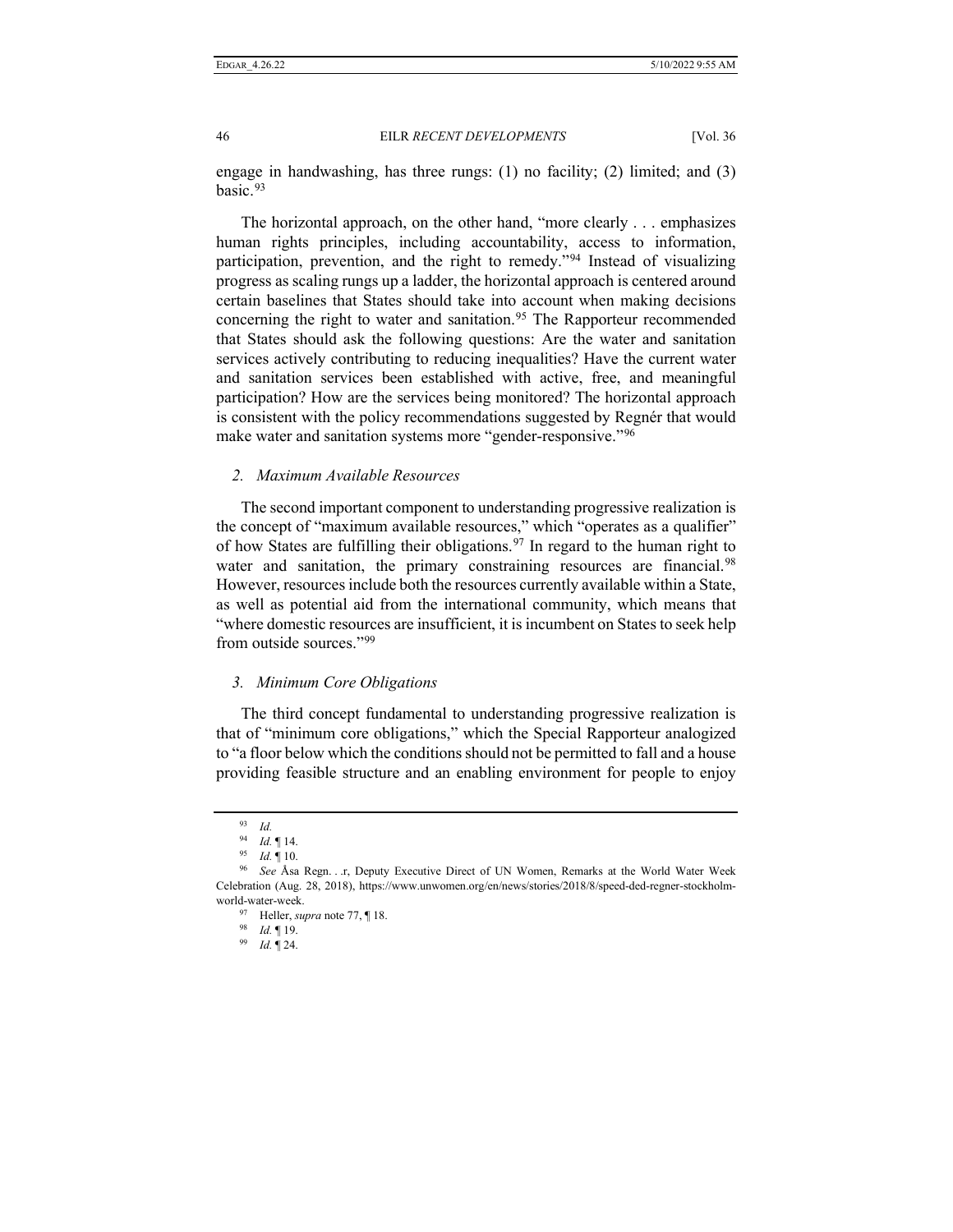2022] BUILDING A BRIDGE 47

entitlements as part of their rights."<sup>[100](#page-14-0)</sup> There is no clear answer to the minimum amount of water individuals are entitled to, as it varies across States.<sup>101</sup> However, the Rapporteur noted that the average amount of water required for human survival "needs to be applied in context."<sup>[102](#page-14-2)</sup> The Rapporteur offered the following questions as guidance to assessing context: "What is the minimum essential amount of water and what is the minimum essential level of sanitation needed for a specific person or group in a specific social, economic and environmental condition to avoid intolerable health risks and provide privacy and dignity? How long does it take individuals to collect the minimum amount of water they need?"<sup>[103](#page-14-3)</sup>

States Parties are required to take action to prevent the spread of disease through WASH services. Working off WHO guidelines for drinking-water quality, States should "identify standards and parameters to regulate water quality, depending on the context and priority in terms of water quality, as well as measures for quality control and surveillance."[104](#page-14-4) The Rapporteur recommended the following questions for consideration: "Are there laws and regulations that establish drinking water standards in line with the most recent international guidelines? Is there a government body, within the health sector, with the mandate to comply with water quality surveillance?"<sup>[105](#page-14-5)</sup>

Under the ICESCR, realization of the minimum core obligations is supposed to happen immediately, not progressively.<sup>[106](#page-14-6)</sup> States must take the necessary steps to put into place a national water and sanitation strategy that addresses the entire population, particularly individuals or groups in vulnerable situations.<sup>[107](#page-14-7)</sup> In the Special Rapporteur's analogy, this strategy is the house, which fosters an enabling environment.<sup>[108](#page-14-8)</sup> To ensure that the environment is enabling to all individuals, States must "identify and monitor grounds of discrimination and the underlying causes of discrimination" by assessing disaggregated data.<sup>[109](#page-14-9)</sup>

At the conclusion of his address, the Special Rapporteur acknowledged that "there is a notable absence of clarity" concerning what constitutes the minimum

<span id="page-14-9"></span><span id="page-14-8"></span><span id="page-14-7"></span><span id="page-14-6"></span><span id="page-14-5"></span><span id="page-14-4"></span><span id="page-14-3"></span><span id="page-14-2"></span><span id="page-14-1"></span><span id="page-14-0"></span><sup>100</sup> *Id.* ¶ 31. <sup>101</sup> *Id.* ¶ 35. <sup>102</sup> *Id.* ¶ 36.  $\frac{103}{104}$  *Id.*  $\begin{array}{cc} 104 & Id. \ \blacksquare 42. \end{array}$  $\begin{array}{cc} 105 & Id. \ \frac{106}{\frac{1}{d}} & \frac{106}{\frac{1}{d}} \end{array}$  $\frac{106}{107}$  *Id.* 144.  $\frac{107}{108}$  *Id. Id.* 131. <sup>109</sup> *Id.* ¶ 47.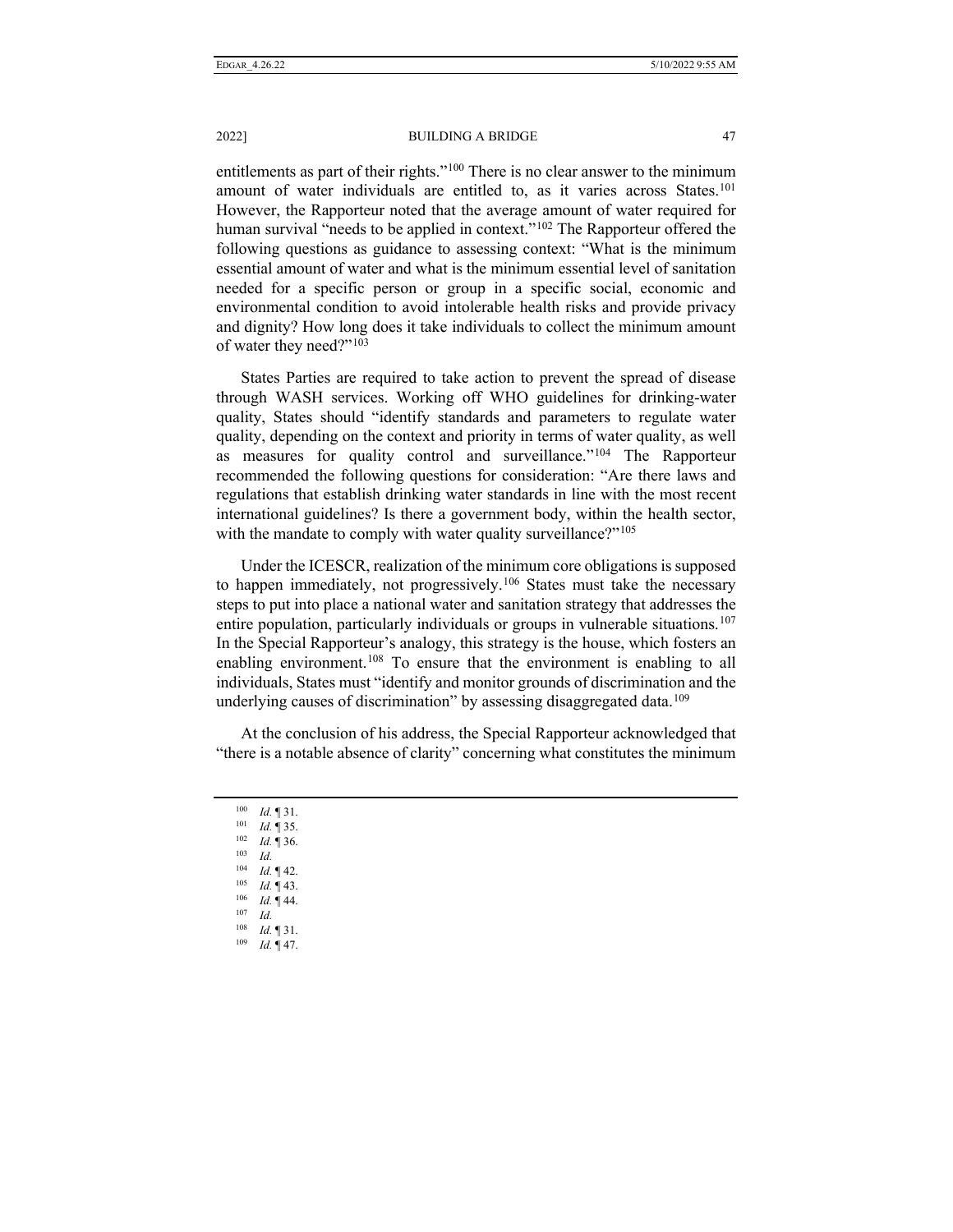core obligations of States Parties and what steps States Parties should take to progressively realize the rights to water and sanitation.<sup>[110](#page-15-0)</sup>

## *D. Monitoring Implementation of the Right to Water*

There are various U.N. mechanisms in place to monitor the implementation of the human rights to water and sanitation at the international level, including reviews by treaty bodies, universal periodic reviews, and special procedures.<sup>111</sup> The CESCR monitors the implementation of the obligations of the State Parties to the ICESCR.<sup>[112](#page-15-2)</sup> The committees of other treaty bodies, such as CEDAW and CRC, have assessed progress toward the human rights to water and sanitation in their reviews.[113](#page-15-3) Universal periodic reviews are a peer-review mechanism of the HRC that enables Member States to examine other States' human rights records and address human rights violations as they occur.<sup>[114](#page-15-4)</sup> Special procedures of the HRC enable "independent human rights experts with a mandate to report, monitor, and advise on human rights from a country-specific perspective."<sup>[115](#page-15-5)</sup>

As previously mentioned, UN-Water, in partnership with WHO, also publishes an annual Global Analysis and Assessment of Sanitation and Drinking-Water (GLAAS) report.<sup>[116](#page-15-6)</sup> The report "not only monitors how much funding is committed to water and sanitation by each state and external support agencies, [but] also reveals whether national frameworks incorporate the human rights to water and sanitation with a focus on disadvantaged groups, monitoring, and accountability."[117](#page-15-7)

UN-Water's report on how to promote non-discrimination and equality in the context of fulfilling the right to water and sanitation recommends three types of indicators that states should measure: structural indicators, progress indicators, and outcome indicators.<sup>[118](#page-15-8)</sup> Structural indicators, which track the commitments made by States and examine their legislative and policy framework with regards to the principles of non-discrimination and equality, as well as their corresponding affirmative action clauses in furtherance of these principles, can include date of entry into force and coverage of national

<sup>117</sup> *Id.*

<sup>110</sup> *Id.* ¶ 48.

<span id="page-15-1"></span><span id="page-15-0"></span><sup>111</sup> Eliminating Discrimination and Inequalities in Access to Water and Sanitation, *supra* note 64, at 52.

<span id="page-15-3"></span><span id="page-15-2"></span><sup>112</sup> *Id.* 

<sup>113</sup> *Id.* at 12.

<sup>114</sup> *Id.* at 52.

<span id="page-15-5"></span><span id="page-15-4"></span><sup>115</sup> *Id.*

<span id="page-15-7"></span><span id="page-15-6"></span><sup>116</sup> *Id.* at 30.

<span id="page-15-8"></span><sup>118</sup> *Id.* at 32.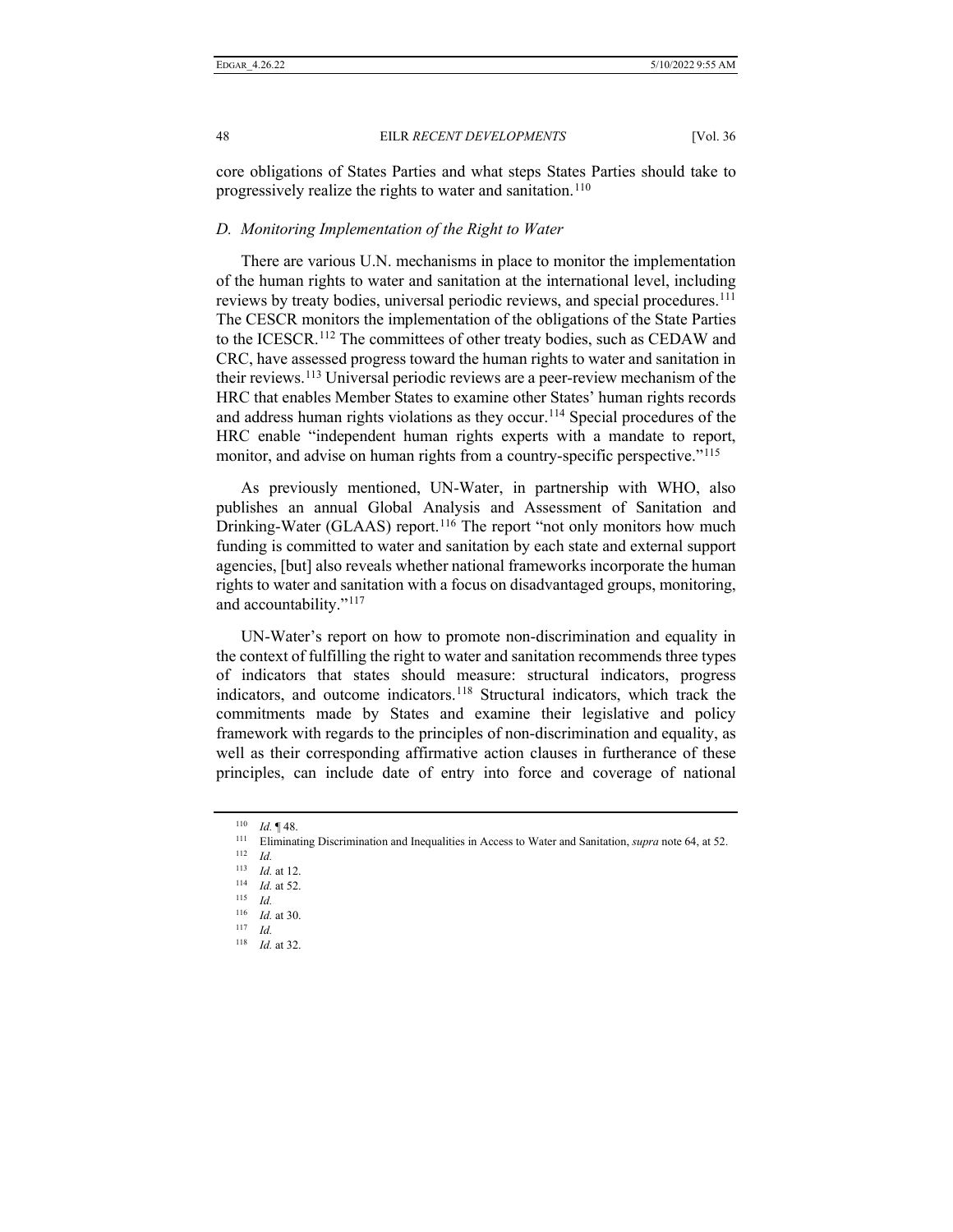standards for safe drinking water and secure and hygienic sanitation facilities in line with WHO guidelines; time frame and coverage of hygienic awareness programs contained in the national health strategy and educational curricula; and accession to international human rights treaties relevant to the rights to water and sanitation.<sup>[119](#page-16-0)</sup> Process indicators, which measure the impact of these affirmative action clauses and assess whether they "specifically target those excluded and most in need," can include government expenditures on water and sanitation as a proportion of gross national income or total public expenditure; the proportion of received complaints on the rights to water and sanitation investigated and adjudicated by courts or other relevant bodies, as well as the proportion of those complaints responded to effectively by the government; and the proportion of the targeted population reporting satisfaction with how involved they feel in decision making affecting their access to adequate water and sanitation.[120](#page-16-1) Finally, outcome indicators, which determine whether a State's targets have ultimately been achieved, can include "number of recorded deaths and incidence of disease (i.e. diarrhea, cholera, arsenic) due to adulterated water source or lack of adequate sanitation;" "proportion of women and adolescent girls that are able to manage menstruation hygienically and with dignity (e.g. privacy for changing and for washing, access to water and soap, disposal facilities)"; and "proportion of household taking more than X minutes round trip time to go to water source, wait for their turn, collect the water, and return home."<sup>[121](#page-16-2)</sup>

## II. WASH IN HCFS

## *A. The Starting Point and Call to Action*

In 2015, WHO and UNICEF published a report titled Water, Sanitation and Hygiene in Health Care Facilities: Status in Low- and Middle-Income Countries and Way Forward.<sup>[122](#page-16-3)</sup> This report represented the first joint effort to undertake a global assessment of the extent to which HCFs were able to provide essential WASH services.<sup>[123](#page-16-4)</sup> The report, which drew on data from 54 countries and 66,101 facilities, found that 38 percent of HCFs did not have an improved water source, 19 percent did not have improved sanitation, and 35 percent did not have

<sup>123</sup> *Id.* at III.

<sup>119</sup> *Id.* at 50.

<span id="page-16-2"></span><span id="page-16-1"></span><span id="page-16-0"></span> $\frac{120}{121}$  *Id.* at 51.

 $\frac{121}{122}$  *Id.* 

<span id="page-16-4"></span><span id="page-16-3"></span>WASH IN HCF: Status in LMIC, *supra* note 10.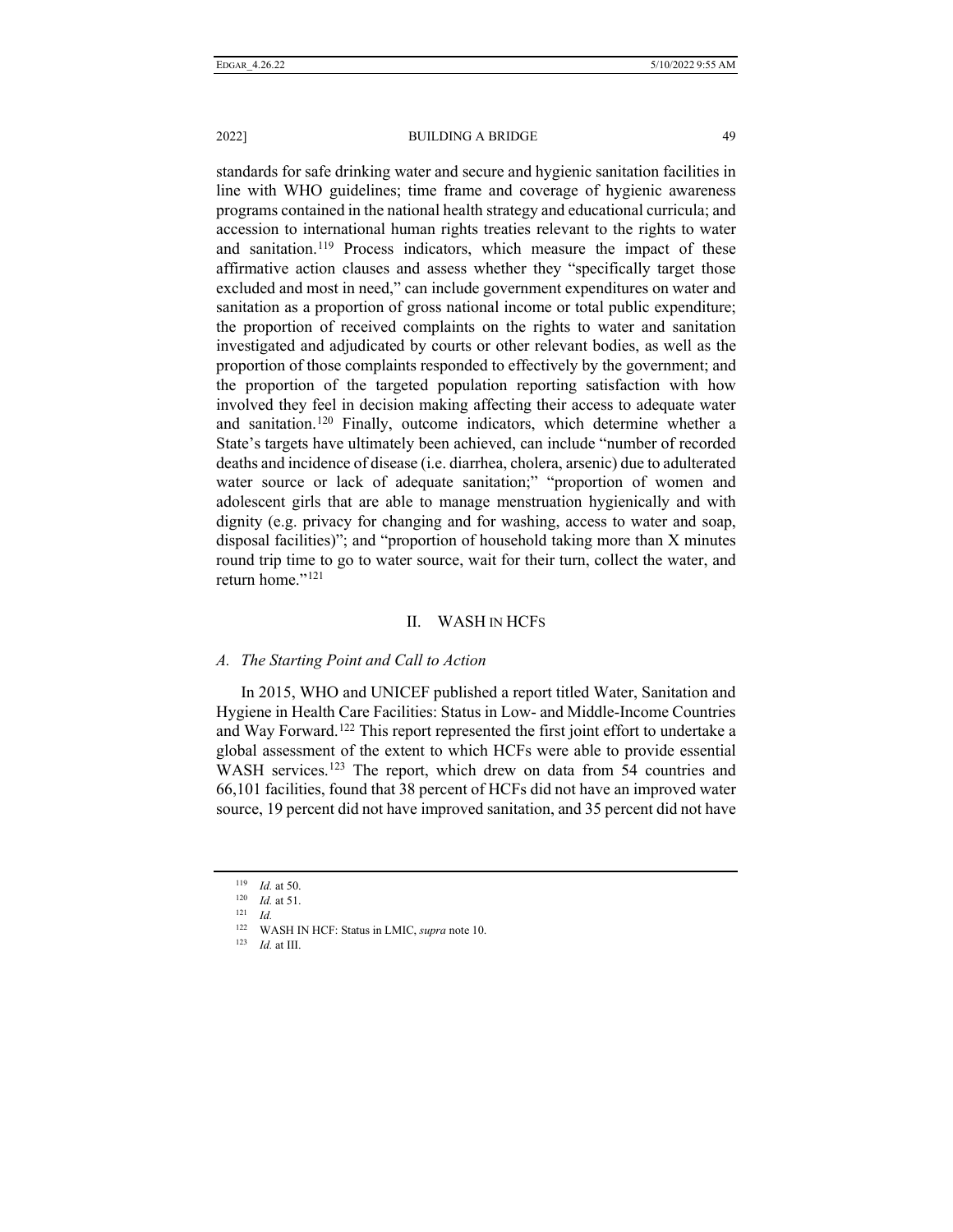water and soap for handwashing.<sup>[124](#page-17-0)</sup> The absence of an improved water and sanitation source, as well as a lack of water and soap for handwashing, compromise a HCF's ability to provide basic, routine services such as child delivery.[125](#page-17-1)

The report noted the nexus between WASH and maternal and child health, explaining that the provision of WASH services in HCFs serves not only to prevent infections and the spread of disease, particularly among newborns, but also serves to uphold the dignity of vulnerable populations, such as pregnant women.<sup>[126](#page-17-2)</sup> As previously mentioned, while a lack of access to WASH services in HCFs can discourage women from giving birth in these facilities, improving WASH conditions, however, can build trust in HCFs and encourage mothers to seek prenatal care, benefiting both them and their future children.<sup>[127](#page-17-3)</sup>

In 2018, the U.N. Secretary-General spoke at the Launch of the International Decade for Action on Water for Sustainable Development, stating that "quite simply, water is a matter of life and death."<sup>[128](#page-17-4)</sup> He explained that "today, I am using the launch of the Water Action Decade to make a global call to action for [WASH] in all [HCFs]."<sup>[129](#page-17-5)</sup> He set forth the three core objectives of his plan. First, "to transform our silo-based approach to water supply, sanitation, water management and disaster risk reduction to better tackle water stress, combat climate change and enhance resilience."[130](#page-17-6) Second, "to align existing water and sanitation programmes and projects with the 2030 [SDGs]."<sup>131</sup> Third, "to generate the political will for strengthened cooperation and partnerships."[132](#page-17-8)

## *B. The World Health Assembly Steps In*

In 2019, four years after the first survey report was published in 2015 and one year after the U.N. Secretary General's call to action, WHO's World Health Assembly ("WHA") passed a resolution relating to WASH services in HCFs. In explaining its rationale, the WHA "recall[ed] . . . [GA] resolution 64/292 (2010) on the human right to water and sanitation" and noted:

<sup>124</sup> *Id.* at IV.

<sup>125</sup> *Id.*

<sup>126</sup> *Id.* at 1.

<sup>127</sup> *Id.*

<span id="page-17-8"></span><span id="page-17-7"></span><span id="page-17-6"></span><span id="page-17-5"></span><span id="page-17-4"></span><span id="page-17-3"></span><span id="page-17-2"></span><span id="page-17-1"></span><span id="page-17-0"></span><sup>&</sup>lt;sup>128</sup> U.N. Secretary General, Remarks at the Launch of International Decade for Action on Water for Sustainable Development (Mar. 22, 2018), https://www.un.org/sg/en/content/sg/statement/2018-03-22/secretarygenerals-remarks-launch-international-decade-action-water [hereinafter "Call to Action on WASH in HCF"].

<sup>129</sup> *Id.*

 $\frac{130}{131}$  *Id.* 

<sup>131</sup> *Id.*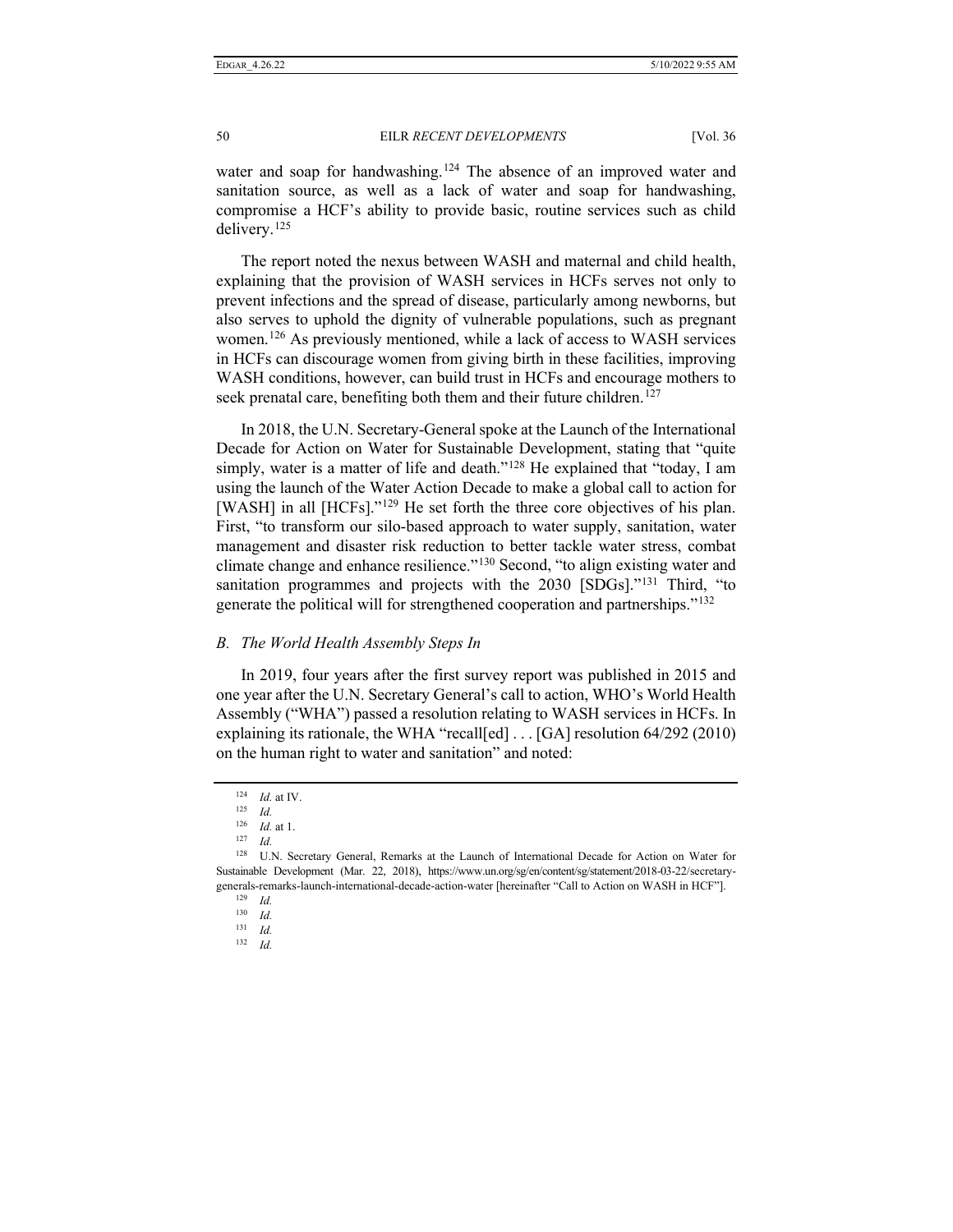without sufficient and safe water, sanitation, and hygiene services in health care facilities, countries will not achieve the targets set out in [SDG] 3 (ensure healthy lives and well-being for all at all ages) and [SDG] 6 (ensure availability and sustainable management of water and sanitation for all), including reducing maternal and newborn mortality and achieving effective universal health coverage.<sup>[133](#page-18-0)</sup>

The 2019 WHA resolution on Water, Sanitation and Hygiene in Health Care Facilities, in contrast to the 2010 GA resolution on The Human Right to Water and Sanitation, sets out eleven specific actions that WHO Member States can take in order to ensure WASH in HCF, including conducting comprehensive assessments to quantify the availability and quality of, and needs for, WASH in HCF; developing and implementing a national roadmap; setting targets within health policies and integrating WASH indicators into national monitoring mechanisms; integrating WASH into nutrition and maternal, child and newborn health programming; and having procedures and funding in place to operate and maintain WASH services.[134](#page-18-1)

The 2019 Global Meeting for WASH in HCFs, which was co-hosted by WHO, UNICEF and the Government of the Republic of Zambia, brought together stakeholders from governments, WHO and UNICEF, NGOs and implementing partners, international organizations, donors, and academia and researchers.<sup>[135](#page-18-2)</sup> By the end of the three-day meeting, several priority areas were identified, including tracking progress and holding countries accountable; building a "movement" on WASH in HCFs that involves the health sector; and securing more investments and high level advocacy among health leaders.<sup>136</sup> WHO and UNICEF, through the Joint Monitoring Programme (JMP), committed to providing an update of the global data in 2020.<sup>[137](#page-18-4)</sup> The participants concluded that "following the [U.N. Secretary General's] Call to Action (2018) and the 2019 WHA resolution, there was consensus that this is an opportune time to build a 'movement' on WASH in [HCFs]."[138](#page-18-5) They agreed that the WASH movement should "build on the momentum of health initiatives that resonate in each country or region," such as maternal and newborn health.<sup>[139](#page-18-6)</sup>

<sup>133</sup> *Id.*

<sup>134</sup> *See* The Human Right to Water and Sanitation,*supra* note 20.

<span id="page-18-6"></span><span id="page-18-5"></span><span id="page-18-4"></span><span id="page-18-3"></span><span id="page-18-2"></span><span id="page-18-1"></span><span id="page-18-0"></span><sup>135</sup> *See WASH in Healthcare Facilities*: *From Resolution to Revolution*, WHO, at 3 (2019), https://www. who.int/water\_sanitation\_health/facilities/resolution-tor-revolution-meeting-report-zambia2019.pdf?ua=1. 136 *Id*. at 3–4.

<sup>137</sup> *Id.* at 4.

<sup>138</sup> *Id.* at 4.

<sup>139</sup> *Id.*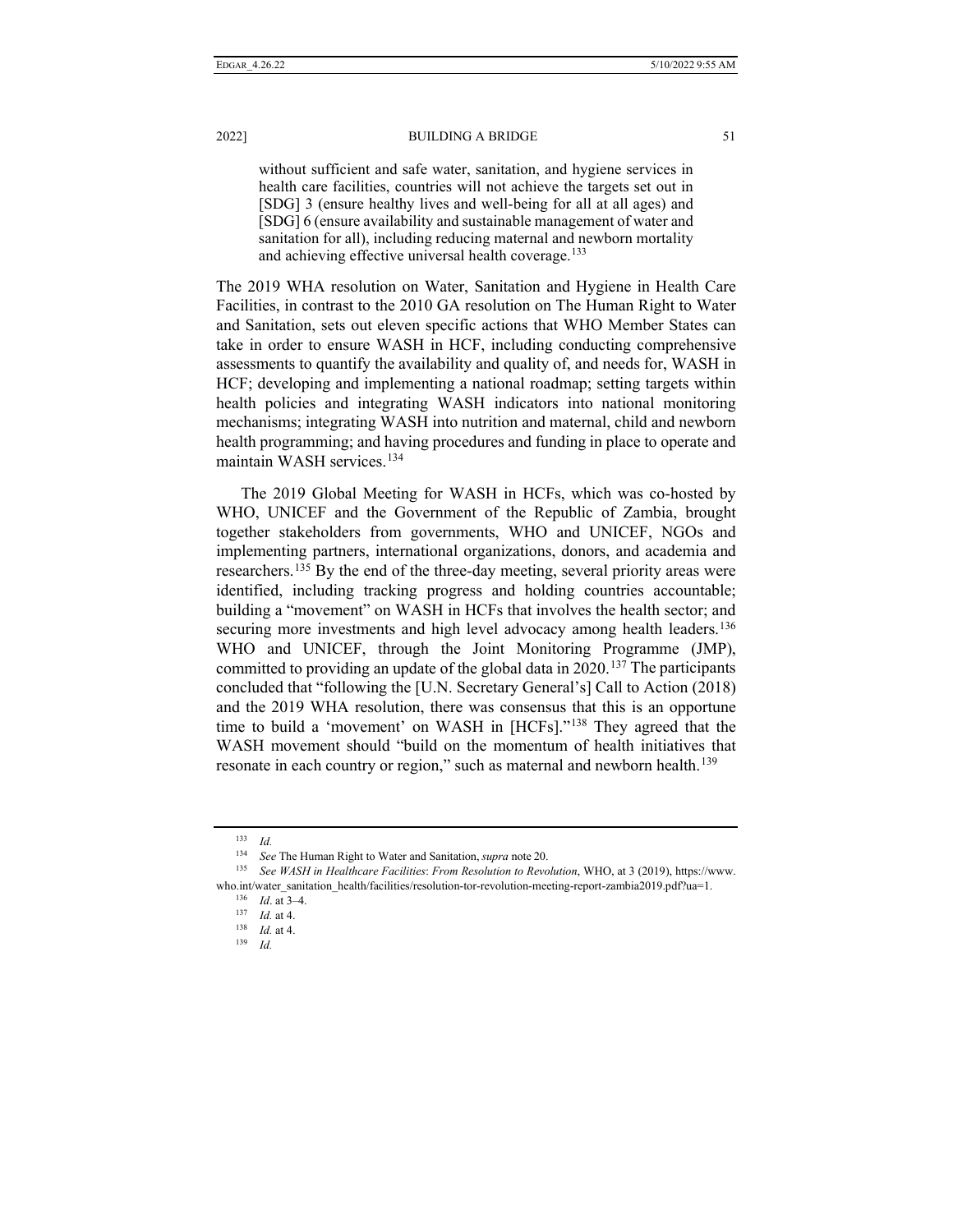In 2020, WHO and UNICEF published a report entitled Global Progress Report on WASH in Healthcare Facilities: Fundamentals First.[140](#page-19-0) In the foreword, updated statistics were provided on WASH indicators: one-third of HCFs do not have adequate hygiene facilities for handwashing, one-fourth of HCFs lack basic water services, and one-tenth of HCFs have no sanitation services.<sup>[141](#page-19-1)</sup> Compare this to the data published in 2015: over one-third of HCFs did not have water and soap for handwashing or an improved water source, and almost one-fifth did not have improved sanitation.<sup>[142](#page-19-2)</sup>

Narrowing down the survey pool of the Fundamentals First report to the world's 47 least-developed countries reveals a startling data point: half of HCFs in the least-developed countries lack basic water services.<sup>143</sup> However, there is good news: in response to action steps provided by the 2019 WHA resolution, approximately 85 percent of the 47 countries included in the report have conducted situational analyses, while 65 percent have updated and implemented related standards.[144](#page-19-4) Further, 70 percent have set up national coordination mechanisms<sup>[145](#page-19-5)</sup>

In response to the U.N. Secretary General's 2018 call to action, the following targets were set: (1) by 2025, at least 80 percent of facilities would have basic WASH services, and (2) by 2030, there would be universal access to WASH services.<sup>[146](#page-19-6)</sup> Another target was that by 2021, all countries would have standards, and by 2023, all countries would have included WASH in health plans, budgets, and implementation efforts.<sup>[147](#page-19-7)</sup> As of the report's publication in December 2020, nearly 100 percent of the countries included had drafted or were updating standards and 11 percent of countries had included WASH indicators in health systems monitoring, demonstrating integration through national quality policies and child and maternal health programs.<sup>[148](#page-19-8)</sup>

The report re-lists the global commitments made to WASH in HCFs through WHA Resolution 72.7, which are to be performed by three different types of actors.<sup>[149](#page-19-9)</sup> First, the 194 Member States will  $(1)$  conduct assessments on the status

<span id="page-19-0"></span><sup>140</sup> Fundamentals First, *supra* note 7.

<span id="page-19-2"></span><span id="page-19-1"></span><sup>141</sup> *Id.* at iv.

<sup>142</sup> WASH IN HCF: Status in LMIC, *supra* note 10, at IV.

<sup>143</sup> Fundamentals First, *supra* note 7, at iv.

<span id="page-19-5"></span><span id="page-19-4"></span><span id="page-19-3"></span> $\frac{144}{145}$  *Id.* at 1.

<sup>145</sup> *Id.*

<span id="page-19-6"></span><sup>146</sup> *Id.* at 2.

<span id="page-19-8"></span><span id="page-19-7"></span><sup>147</sup> *Id.* at 3.

<sup>148</sup> *Id*.

<span id="page-19-9"></span><sup>149</sup> *Id*. at 7.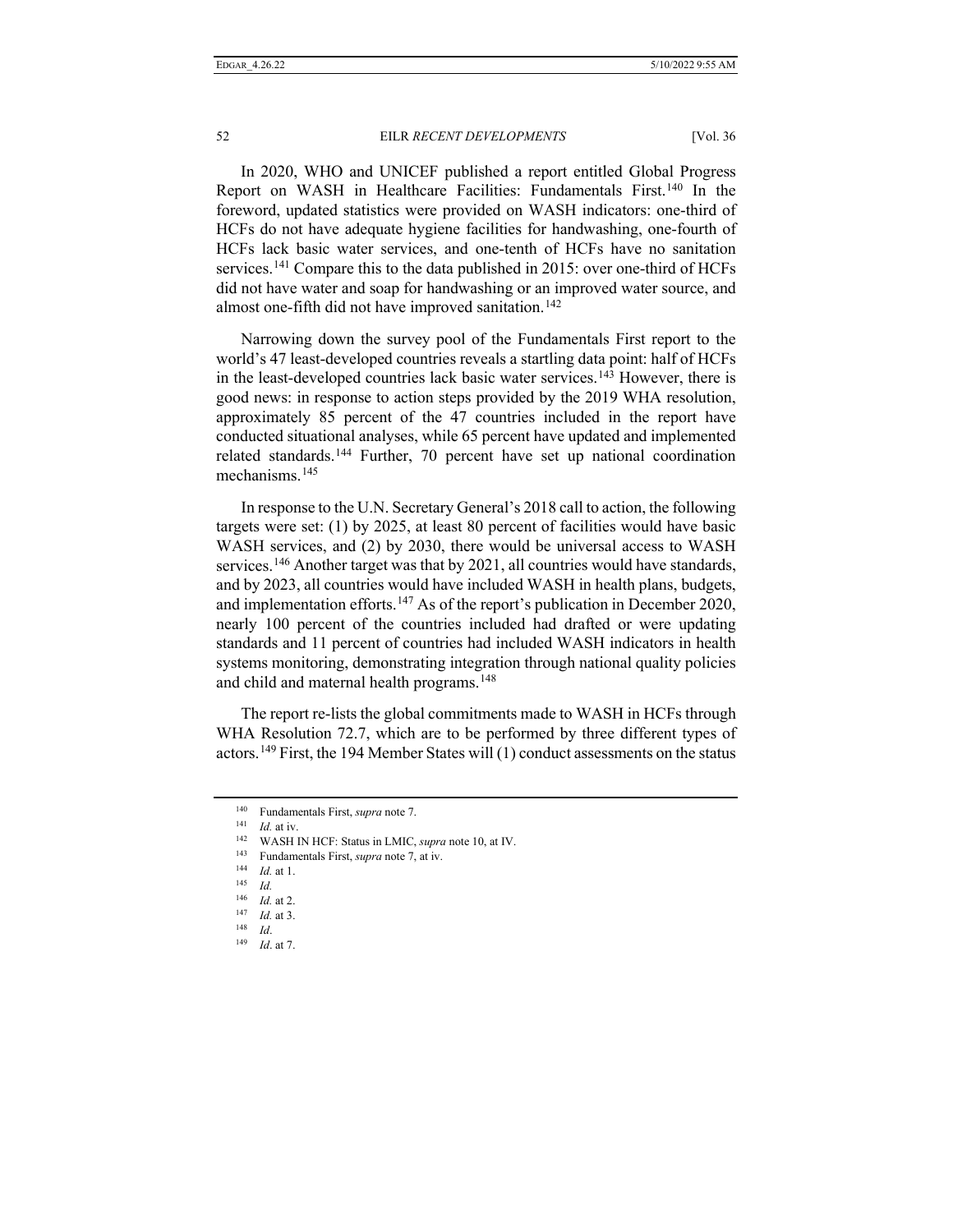of WASH and infection prevention and control; (2) develop and implement national roadmaps; (3) establish and implement minimum standards and integrate into accreditation and regulation systems; (4) include WASH in all health care facility budgets, especially for operation and maintenance; (5) establish strong multisectoral collaboration mechanisms; (6) invest in a sufficient and trained health workforce; (7) focus on facilities with the poorest WASH conditions, where maternal and child health services are provided; and (8) integrate WASH into health programming, including into nutrition and maternal, child and newborn health within the context of safe, quality and integrated people-centered health services.<sup>[150](#page-20-0)</sup> These "eight practical steps" provide a framework by which Member States can take action, as well as a basis for monitoring.[151](#page-20-1) They represent a "distillation of 'what works' from over 50 countries" and were "developed through a multi-year, iterative process facilitated by WHO and UNICEF."[152](#page-20-2)

Second, international, regional, and local partners will (1) raise the profile of safe WASH and infection prevention control in HCFs, in health strategies and in flexible funding mechanisms; (2) commit to help fill the gap in resourcelimited countries by implementing efforts to provide WASH in HCFs; (3) empower communities to participate in the decision-making and reporting concerning more equitable and safe WASH services in HCFs; and (4) provide the technical resources and information to help ensure that safe WASH resources are properly installed and maintained in HCFs.[153](#page-20-3)

Last, WHO will (1) provide global leadership and produce technical guidance; (2) along with UNICEF, report on the global status of WASH in HCFs as part of efforts to achieve SDG 6 and integrate WASH and Infection Prevention and Control ("IPC") within effective universal health coverage; (3) catalyze the mobilization of resources and support the development of national business cases for WASH and IPC in HCFs; (4) support safe WASH and basic IPC measures in HCFs in times of crisis and humanitarian emergencies; and (5) report on progress in implementing the resolution to the WHA in 2021 and 2023.[154](#page-20-4)

<span id="page-20-1"></span><span id="page-20-0"></span>The Fundamentals First report displays a country tracker (current as of October 2020) that presents a "snapshot of progress" from forty-seven

- <span id="page-20-3"></span><sup>153</sup> *Id.*
- <span id="page-20-4"></span><sup>154</sup> *Id.*

<sup>150</sup> *Id.*

<sup>151</sup> *Id.* at 5.

<span id="page-20-2"></span> $\frac{152}{153}$  *Id.*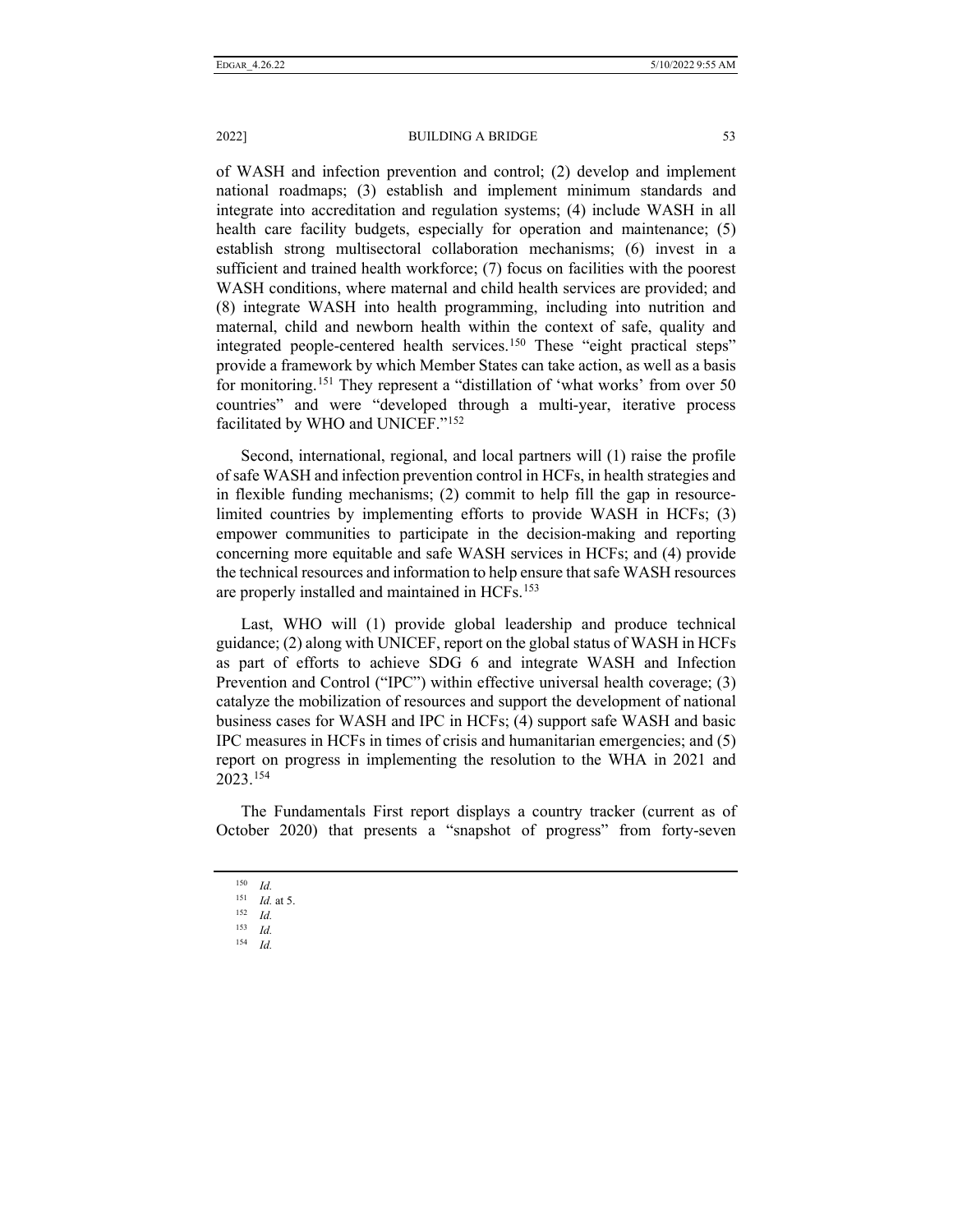countries.[155](#page-21-0) All countries were invited to submit their progress toward five of the eight practical steps, revealing that 15 percent (or 7 countries) have implemented four of the five steps, while 23 percent (or 11 countries) have fully implemented three steps.<sup>[156](#page-21-1)</sup> The three steps on which countries are making the most progress include: developing and implementing national standards (which 86 percent of countries have done), conducting and establishing baselines (which 85 percent of countries have done) and establishing national coordination mechanisms and developing roadmaps (which 82 percent of countries have done).[157](#page-21-2) The step that has achieved the least progress is integrating WASH into national monitoring systems (which only 44 percent of countries have done).<sup>[158](#page-21-3)</sup>

Recall that Nanda explained that "by calling for progressive realization rather than immediate implementation, the ICESCR framework creates a stumbling block in enforcing state obligations."<sup>[159](#page-21-4)</sup> Some of the challenges to the implementation of the right to water that Nanda identified included lack of national plans of actions and the lack of comprehensive monitoring of service levels, as well as a lack of accountability. [160](#page-21-5) The second and fifth practical steps laid out in the 2019 WHA Resolution address these challenges by urging States to develop and implement national roadmaps and establish strong multisectoral collaboration mechanisms.[161](#page-21-6) By publishing their progress for all to see, WHO and UNICEF hold Member States accountable.

The results are encouraging, with the Fundamentals First report concluding that "progress is happening even in fragile and conflict settings" and that, even though WASH in HCFs is a relatively new area of work for some countries, "the Resolution is proving to be a catalyst for action."[162](#page-21-7)

In order to increase global investments and support countries in budgeting for WASH services, UNICEF, with support from WHO, World Bank, Water 2020, and WaterAid, is developing a cost and investment package that will "provide a price tag for meeting basic service standards in the 47 least developed countries."[163](#page-21-8) Recall that the data from the 2019 GLAAS report indicates that although over 77 percent of countries have developed cost estimates for the

<span id="page-21-8"></span><span id="page-21-7"></span><sup>162</sup> *Id.* at 49.

<sup>163</sup> *Id.* at 63.

<sup>155</sup> *Id.* at 49.

<span id="page-21-2"></span><span id="page-21-1"></span><span id="page-21-0"></span><sup>156</sup> *Id.* at 52.

<sup>157</sup> *Id.*

<span id="page-21-3"></span><sup>158</sup> *Id.* at 53.

<sup>&</sup>lt;sup>159</sup> Nanda, *supra* note 88.

<span id="page-21-6"></span><span id="page-21-5"></span><span id="page-21-4"></span>*Id.* at 31.

<sup>161</sup> Fundamentals First, *supra* note 7, at 7.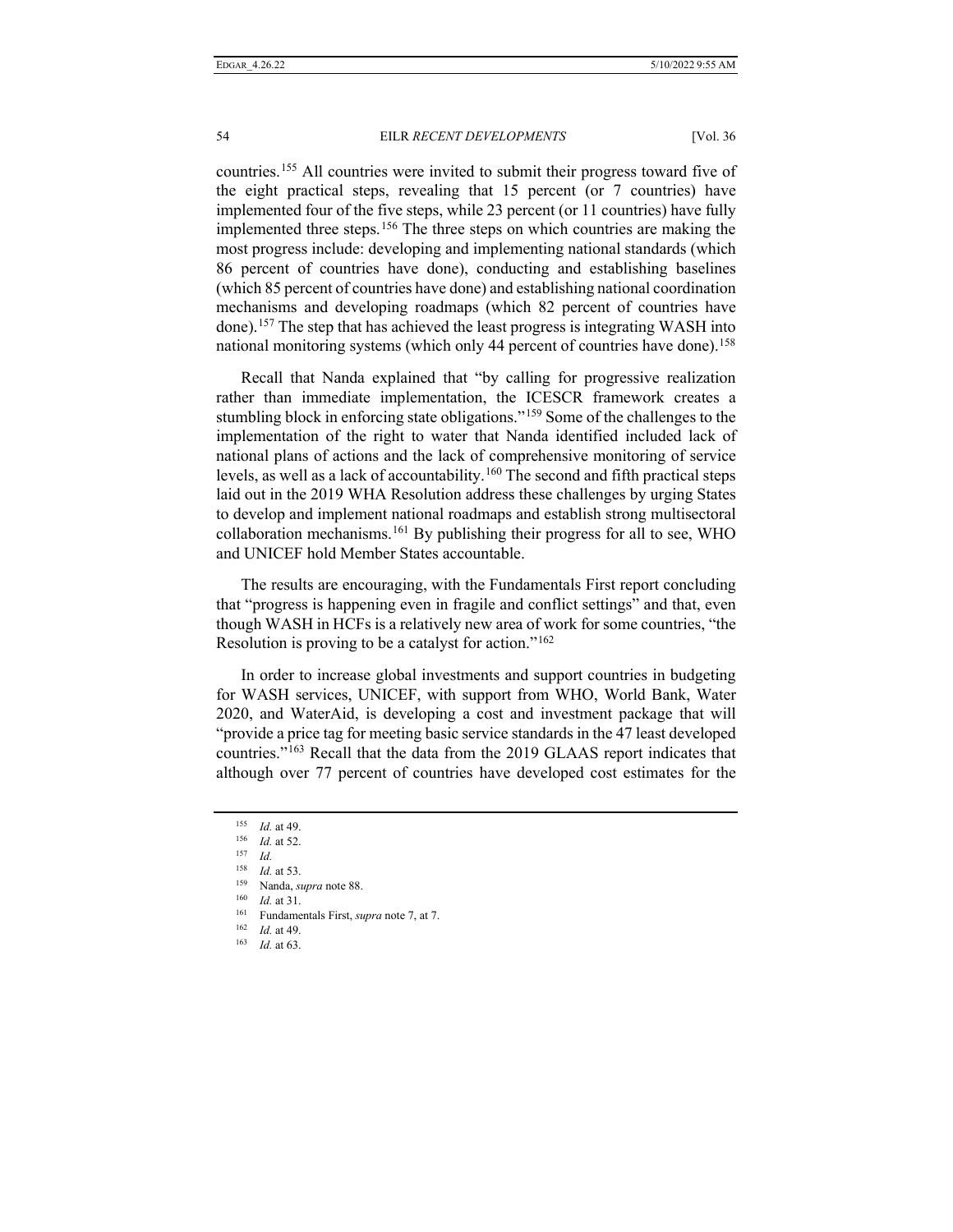2022] BUILDING A BRIDGE 55

implementation of their drinking-water and sanitation plans, less than 15 percent of them have sufficient financing secured to implement their plans.<sup>[164](#page-22-0)</sup> Once again, one notable difference between the WASH in HCFs movement and the efforts to implement the right to water appears to lie in the responsibility and latitude given to states in implementing the right to water.

## *C. WASH Impact on Maternal and Newborn Health*

A 2019 survey of over one million women and girls in 114 countries showed that "of the top demands for quality reproductive and maternal health care, respectful and dignified maternity care was the most cited need, followed by WASH services and facilities."<sup>[165](#page-22-1)</sup> Recall that participation in policymaking concerning maternal health and WASH services is a right, as Article 7(b) of CEDAW guarantees all women the right "to participate in the formulation of government policy and the implementation thereof."[166](#page-22-2) Particularly in regard to rural women who live in areas where WASH services are not readily accessible, Article 14 of CEDAW memorializes their right to "participate in the elaboration and implementation of development planning at all levels."<sup>[167](#page-22-3)</sup>

Another recent review of nationally-representative HCFs data from four East African countries (Uganda, Rwanda, Kenya, and Tanzania) found that fewer than 30 percent of delivery rooms had access to water—requiring pregnant women to bring their own water in order to bathe themselves and their babies following birth.<sup>[168](#page-22-4)</sup> The authors of this review, which was published in 2016, stated "as far as we are aware, our results are the first attempt to describe the WATSAN [(water and sanitation)] status of childbirth environments across low and middle-income countries, in both facility and home," which speaks to the relative newness of the approach of jointly addressing maternal health and WASH and the lack of research available to confirm the linkage.<sup>169</sup>

The absence of WASH services "jeopardizes birth attendants' ability to carry out hygiene and relevant infection prevention and control practices."[170](#page-22-6) A clean delivery requires (1) clean hands of the birth attendant; (2) clean perineum; (3)

<sup>164</sup> 2019 GLAAS Report, *supra* note 58, at 7.

<sup>165</sup> *Id.* at 12.

<sup>166</sup> CEDAW, *supra* note 24, at art. 7(b).

<sup>167</sup> *Id.* at art. 7(b), 14.

<span id="page-22-6"></span><span id="page-22-5"></span><span id="page-22-4"></span><span id="page-22-3"></span><span id="page-22-2"></span><span id="page-22-1"></span><span id="page-22-0"></span><sup>168</sup> Giorgia Gon et. al, *Who Delivers Without Water? A Multi Country Analysis of Water and Sanitation in the Childbirth Environment*, 11 PLOS ONE (2016), https://journals.plos.org/plosone/article?id=10.1371/journal. pone.0160572.

<sup>169</sup> *Id.*

<sup>170</sup> *Id.*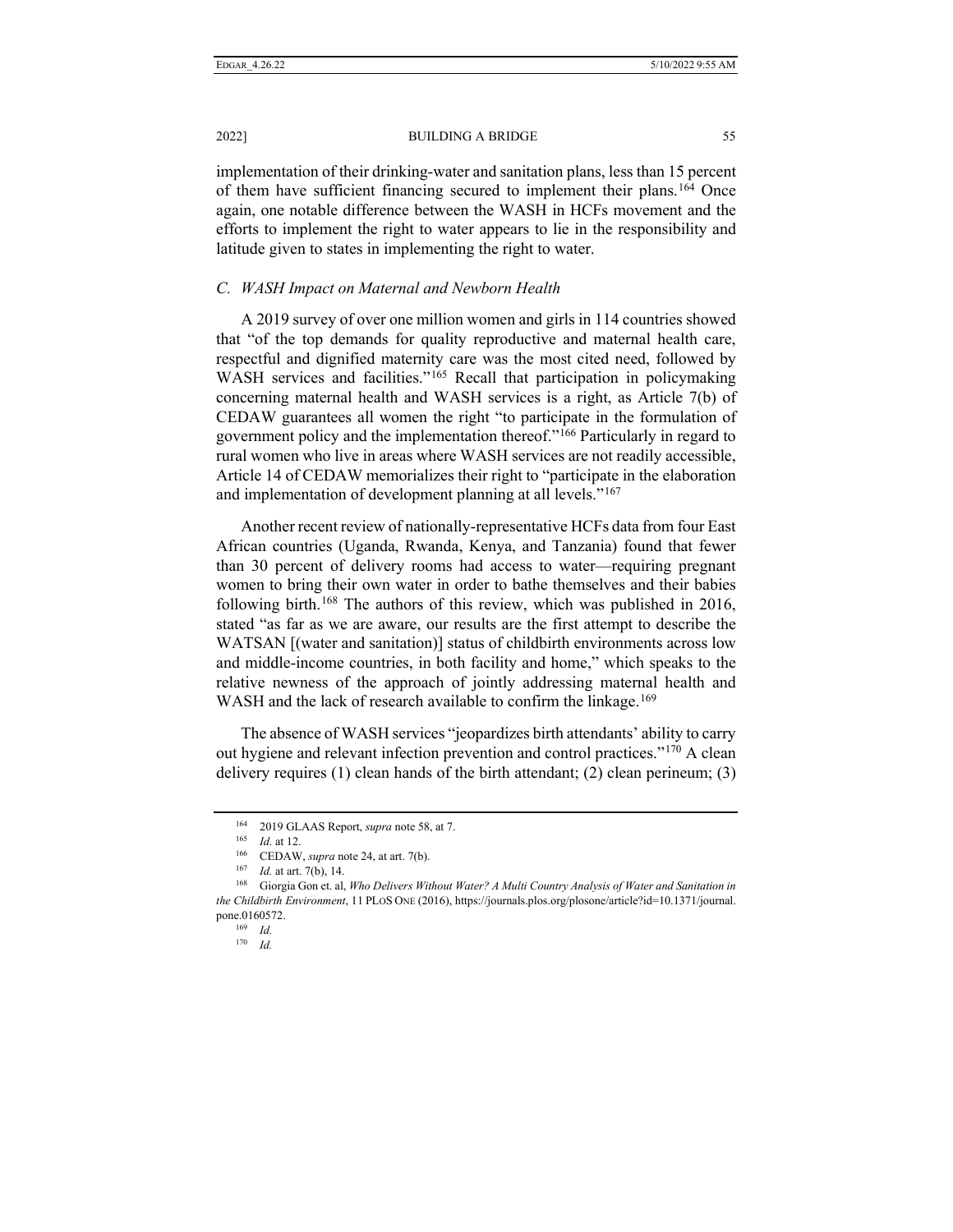clean birth surface; (4) clean cord preparation and cutting; and (5) appropriate newborn postpartum skin care—all of which cannot be achieved without access to adequate WASH.[171](#page-23-0)

Infections associated with unclean birthing practices account for 26 percent of neonatal deaths and 11 percent of maternal mortality—which is more than one million deaths per year that could be largely prevented by proper WASH services.<sup>[172](#page-23-1)</sup> Further, up to 20 percent of women in some African countries get a wound infection after having a caesarean section.<sup>[173](#page-23-2)</sup>

Sepsis, which accounts for 20 percent of all-cause global deaths, disproportionately affects neonates and pregnant or recently pregnant women.<sup>174</sup> Death from sepsis is often related to suboptimal quality of care, including inadequate WASH infrastructure and late diagnosis.[175](#page-23-4) If a pregnant woman lives in a country that has a high rate of neonatal mortality, her baby "faces a risk of sepsis-related neonatal mortality 34 times greater than in countries with a low rate of neonatal mortality."[176](#page-23-5) It is estimated that more than half of all cases of healthcare associated sepsis could be preventable through safe WASH services and appropriate IPC measures.<sup>[177](#page-23-6)</sup>

WHO and UNICEF launched the Network for Improving Quality of Care for Maternal, Newborn and Child Health ("Quality of Care Network") with the aim of halving maternal and newborn deaths and stillbirths in health facilities by 2022.[178](#page-23-7) There are currently eleven participating countries: Bangladesh, Cote d'Ivoire, Ethiopia, Ghana, Malawi, Nigeria, Sierra Leone, the United Republic of Tanzania, and Uganda.<sup>[179](#page-23-8)</sup> The 2020 Fundamentals First report highlights three ways that WASH is critical to the achievement of this goal.<sup>[180](#page-23-9)</sup> First, WASH is one of eight core standards of which the Quality of Care Network recommends implementation.[181](#page-23-10) Second, WASH can be addressed through quality

<sup>171</sup> *Id.*

<sup>172</sup> Fundamentals First, *supra* note 7, at 9.

<sup>173</sup> *Id.*

<sup>174</sup> *Id.* at 10.

<sup>175</sup> *Id.*

<span id="page-23-5"></span><span id="page-23-4"></span><span id="page-23-3"></span><span id="page-23-2"></span><span id="page-23-1"></span><span id="page-23-0"></span><sup>176</sup> Water, sanitation and hygiene in health care facilities: practical steps to achieve universal access, WHO, 1 (2019), HTTPS://APPS.WHO.INT/IRIS/BITSTREAM/HANDLE/10665/311618/9789241515511-ENG.PDF? SEQUENCE=1&ISALLOWED=Y.

<sup>177</sup> Fundamentals first, *supra* note 7, at 10.

<span id="page-23-10"></span><span id="page-23-9"></span><span id="page-23-8"></span><span id="page-23-7"></span><span id="page-23-6"></span><sup>178</sup> A NETWORK FOR IMPROVING QUALITY OF CARE FOR MATERNAL, NEWBORN AND CHILD HEALTH, https://www.qualityofcarenetwork.org/about (last visited Jan. 17, 2020).

<sup>179</sup> *Id.*

<sup>180</sup> Fundamentals First, *supra* note 7, at 41.

<sup>181</sup> *Id.*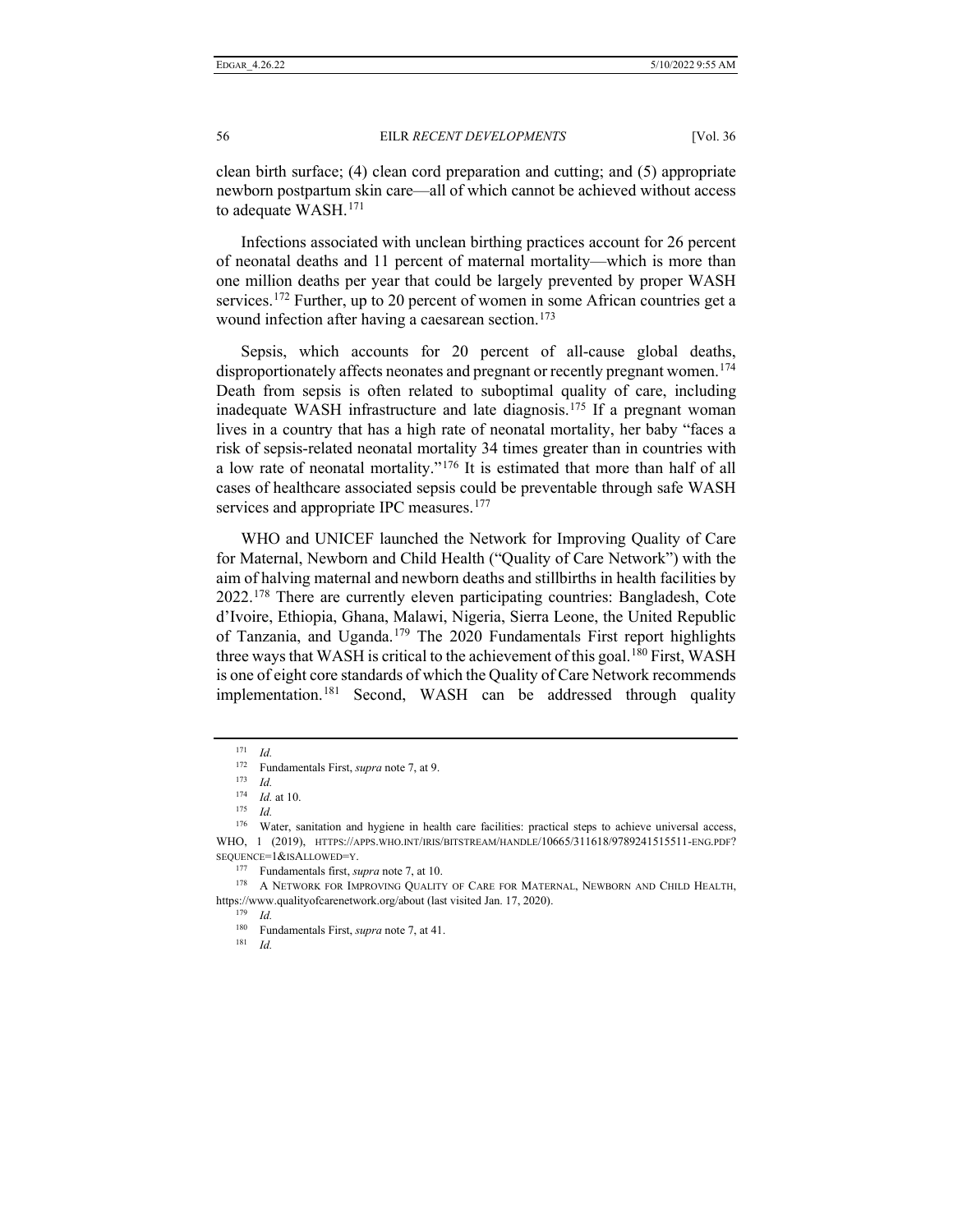improvement interventions, such as ensuring that functioning WASH facilities are available in the childbirth room and that midwives are educated on the importance of WASH.[182](#page-24-0) Third, WASH indicators should be tracked in the country's national information system.[183](#page-24-1)

## **CONCLUSION**

In 2015, while reviewing progress toward the Millennium Development Goals, WHO published a commentary entitled Quality of Care for Pregnant Women and Newborns—the WHO Vision.<sup>184</sup> The paper noted that "despite significant progress in reduction of mortality, we still have unacceptably high numbers of maternal and newborn deaths globally."<sup>[185](#page-24-3)</sup> Over the past decade, efforts at decreasing mortality had been focused on increasing skilled birth attendants, resulting in higher rates of births in health facilities.<sup>[186](#page-24-4)</sup> However, what if the HCFs lacked essential resources, such as WASH services? WHO recognized this issue, explaining that "with increasing utilization of health services, a higher proportion of avoidable maternal and perinatal mortality and morbidity have moved to health facilities . . . [making] poor quality of care in many facilities . . . a paramount roadblock in our quest to end preventable mortality and morbidity."<sup>[187](#page-24-5)</sup>

Not only is quality of care considered "a key component of the right to health, [but] the route to equity and dignity for women and children."<sup>[188](#page-24-6)</sup> Recall that in 2002, the CESCR identified the right to water as "a prerequisite for the realization of other human rights," such as the right to health.[189](#page-24-7) When it affirmed the GA Resolution on the Human Right to Water and Sanitation, the HRC noted that:

the human right to safe drinking water and sanitation is derived from the right to an adequate standard of living and inextricably related to

<sup>182</sup> *Id.*

<sup>183</sup> *Id.* at 42.

<span id="page-24-6"></span><span id="page-24-5"></span><span id="page-24-4"></span><span id="page-24-3"></span><span id="page-24-2"></span><span id="page-24-1"></span><span id="page-24-0"></span><sup>184</sup> *See* O Tuncalp et. al, *Quality of Care for Pregnant Women and Newborns—the WHO Vision,* 122BJOG 1045 (2015), https://obgyn.onlinelibrary.wiley.com/doi/epdf/10.1111/1471-0528.13451. The Millennium Development Goals ended in 2015 and preceded the SDGs.

<sup>185</sup> *Id.*

<sup>186</sup> *Id.*

<sup>187</sup> *Id.*

<sup>188</sup> *Id.* at 1046.

<span id="page-24-7"></span><sup>189</sup> The Human Right to Water and Sanitation, *supra* note 20.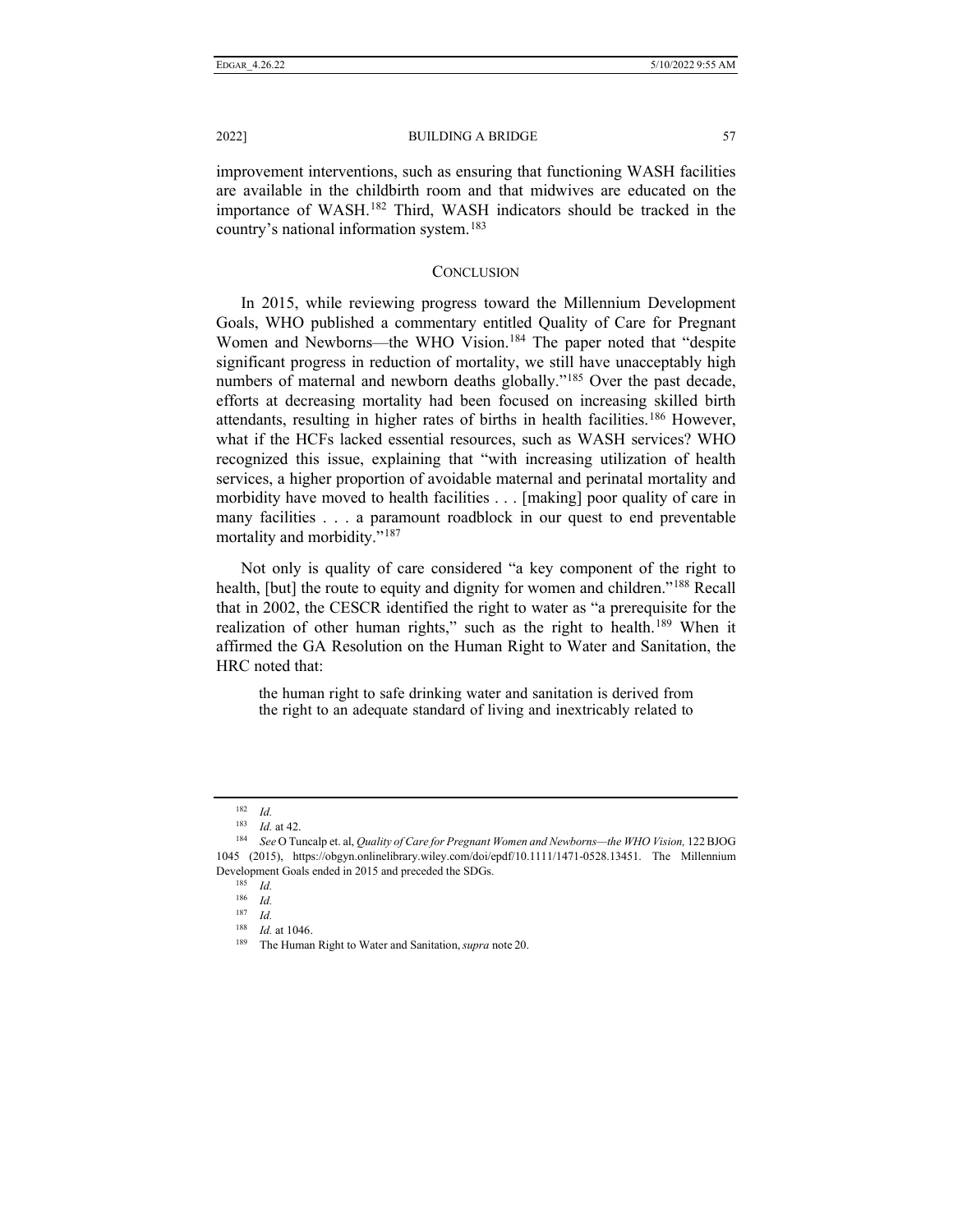the right to the highest attainable standard of physical and mental health, as well as the right to life and human dignity.<sup>[190](#page-25-0)</sup>

One might wonder how advocating for WASH in HCFs can inspire progress toward achieving the universal right to water outside of HCFs. When considered in the context of improving maternal and child health, access to WASH can and should extend beyond just the four walls of a hospital.

First, pregnant women are more susceptible to water-related diseases which they are exposed to through private water consumption.<sup>[191](#page-25-1)</sup> For instance, exposure to mercury, potassium, and lead is associated with spontaneous abortion and congenital malformations.<sup>[192](#page-25-2)</sup> Pregnant women are also more susceptible to diseases transmitted by insect vectors that may be present at water sources.[193](#page-25-3) Systematic studies of malaria prevention efforts reveal significant reductions in severe maternal anemia, as well as low birthweight, perinatal mortality, and stillbirth.<sup>[194](#page-25-4)</sup> As the second Special Rapporteur recommended, even if a State has quality control standards for water in place, the State should take into account different thresholds of exposure for vulnerable groups, such as pregnant women.<sup>[195](#page-25-5)</sup> This is consistent with the conclusion of the researchers from the London School of Tropical Medicine and Hygiene and BRAC who concluded that while major research gaps exist concerning the connection between poor WASH and adverse maternal and neonatal health outcomes, "the evidence strongly suggests that poor WASH influences maternal and reproductive health outcomes to the extent that it should be considered in global and national strategies."[196](#page-25-6)

Second, as previously explained, the risk of child death is higher when adults in the household must leave children unsupervised while they go and fetch water.<sup>[197](#page-25-7)</sup> When children collect water, there are increased odds of them developing a diarrheal disease.<sup>[198](#page-25-8)</sup> Reducing childhood mortality was one of the overall aims of the GA in passing The Right to Water and Sanitation, as it expressed it was "deeply concerned that approximately 1.5 million children

<span id="page-25-1"></span><span id="page-25-0"></span><sup>190</sup> Human Rights and Access to Safe Drinking Water and Sanitation, *supra* note 22.

<sup>191</sup> Campbell, *supra* note 13, at 255.

<span id="page-25-2"></span><sup>192</sup> *Id.*

<span id="page-25-3"></span><sup>193</sup> *Id.* at 257.<br>194 *Id.* at 256

<span id="page-25-5"></span><span id="page-25-4"></span> $\frac{194}{195}$  *Id.* at 256.

Rep. of the Special Rapporteur, *supra* note 30, ¶ 33.

<span id="page-25-6"></span><sup>&</sup>lt;sup>196</sup> Campbell, *supra* note 13.

Geere, *supra* note 27, at 239.

<span id="page-25-8"></span><span id="page-25-7"></span><sup>198</sup> *Id*.